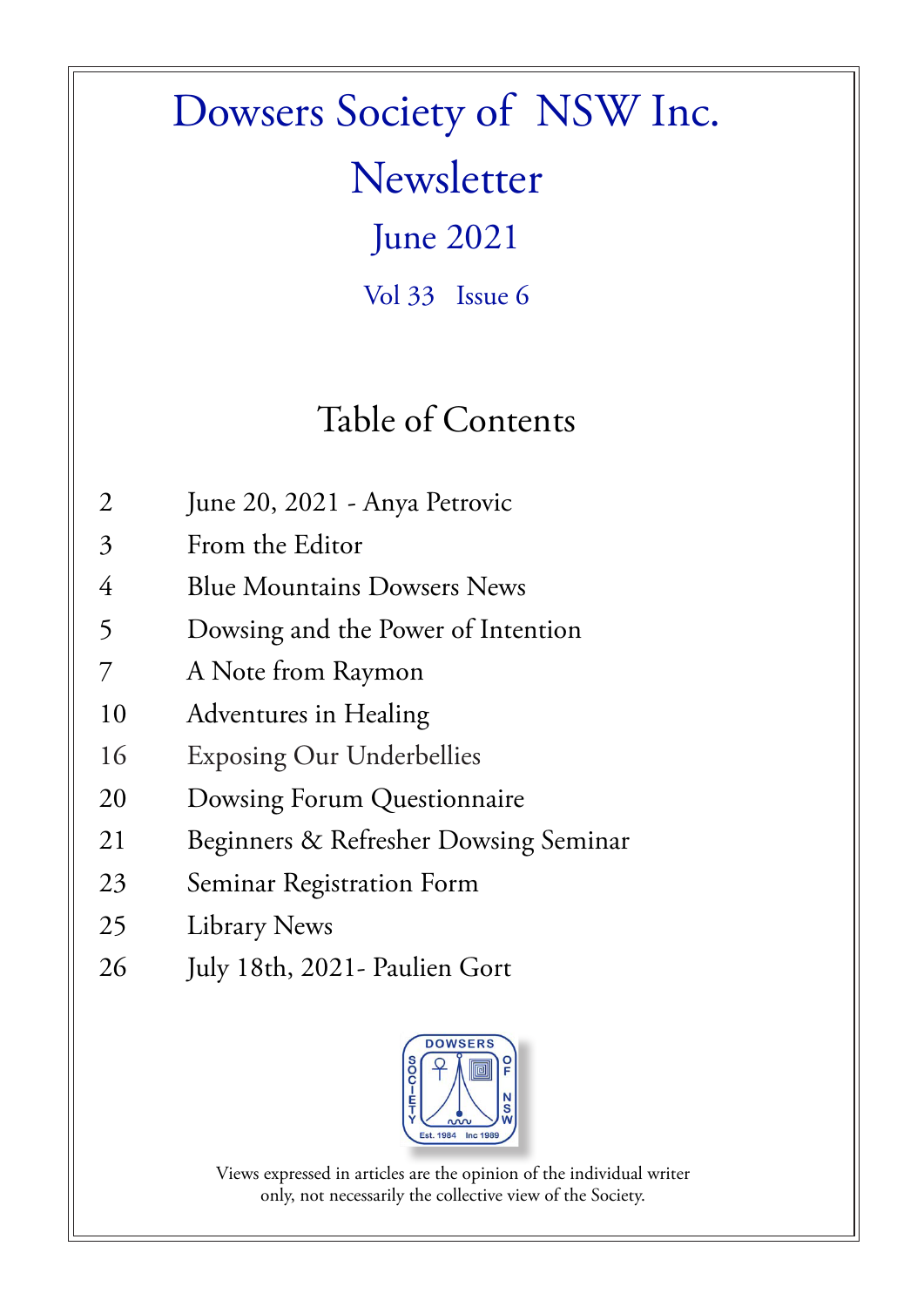# Speaker for June 20th, 2021 Anya Petrovic - Tesla Metamorphosis -

Anya Petrovic, the founder of Tesla Metamorphosis, internationally recognised teacher, healer and author, will give a presentation with live demonstrations of healing.

Tesla Metamorphosis® is a healing modality which attracts great interest because of miraculous healing results, the effect of Tesla Waves on the evolution of human con-



sciousness, and some idiosyncratic phenomena connected to this work.

Tesla Waves are unique to this profound healing modality. Participants will be able to learn how they, also, can harness the power that the legendary inventor, Nikola Tesla, worked with.

In the quest to understand miracles, Anya's book '*Tesla Metamorphosis: Heal and Evolve*' reveals new knowledge. The answers are found in pioneering scientific research, and also in ancient wisdom, merging science and spirituality. The subject of this book is expanded to understanding the holistic medicine in general. The spirit of Nikola Tesla is imbued throughout this book, giving it a new dimension. Book signing is available after the presentation.

Anya explains: "*This story is real. I live this story. It awakened a curious child in me again. This all started like a fairy tale, the fairy tale which was later scientifically confirmed*."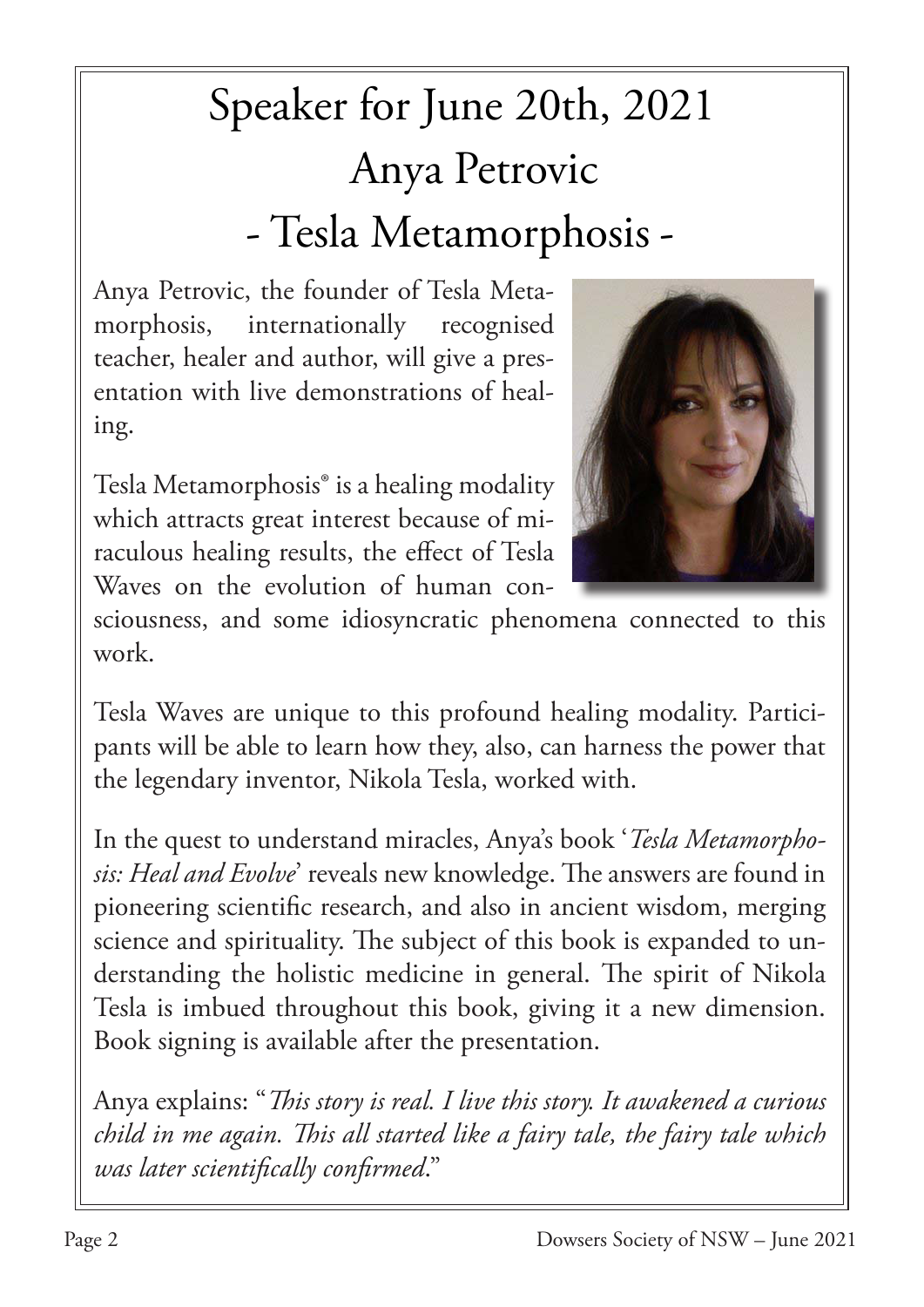### From the Editor

I read an interesting book called '*Becoming Wild*' by Carl Safina. The author studied the chimpanzees that live on the north side of the Conauthor studied the chimpanzees that live on the north side of the Congo River, in Africa. He says that virtually all the problems chimps create for themselves are caused by male aggression driven by male obsession with male status. Caught in a social web of ambition, forced respect, coercion, inter-group conflict, and episodic violence within their own community, chimps are their own worst enemies. That does sound a little familiar.

The author also studied the bonobos who live on the south side of the Congo river. In bonobo society, the highest-ranking individual is always a female. By contrast, chimpanzee males form alliances to win aggressive, often violent contests for dominance. Bonobo females form alliances to keep male aggression in check, pre-empting violence. Among bonobos fighting is rare; murder is unheard of. Bonobo females achieve status as they simply age into high rank through seniority.

Human and chimpanzee DNA is about 98 percent similar. Chimpanzees and bonobos share more than 99 percent of their DNA. Yet socially, they differ fundamentally.

The bonobos' emphasis on creating and maintaining the peace in bonobo society surpasses both chimpanzees' and humans'. In the bonobo brain, the areas that perceive distress in other individuals and those that dampen aggressive impulses are enlarged. "*The bonobo may well have the most empathic brain of all hominids, including us,*" writes scientist Frans de Waal.

Of course the difference is that we have more choice than either the chimps and the bonobos. We have the ability to transform and strive to become a better people, to be more conscious, and have more empathy for others. This in turn gets embedded in our DNA and passed onto our descendants. There is a lot there to think about.

Until next time, *François*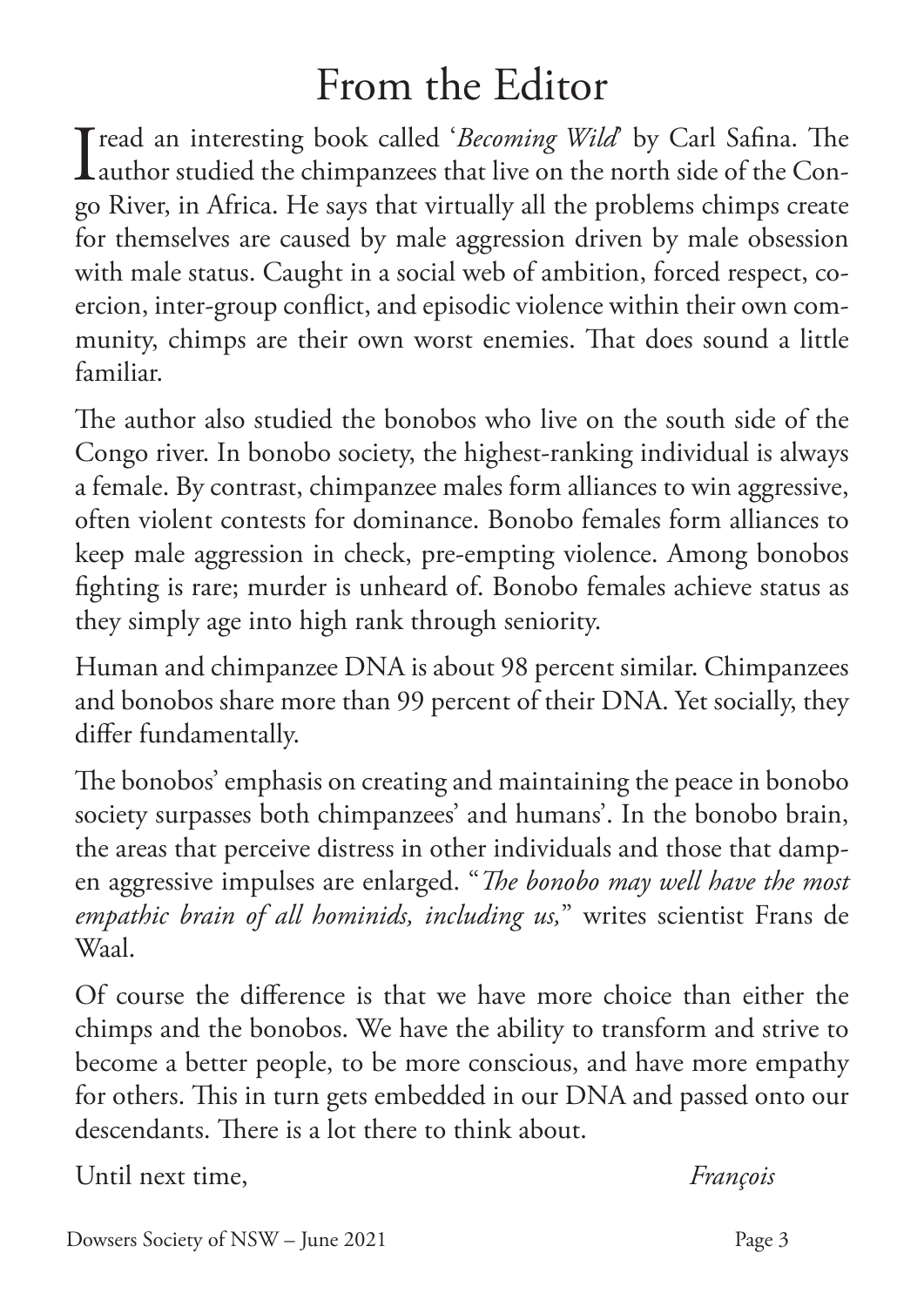### Blue Mountains Dowsers News

The next meeting of the Blue Mountains Dowsers is scheduled for<br>Sunday 4th July, 2021, 2:00 pm at the Mavis Wood Hall, Mid Sunday 4th July, 2021, 2:00 pm at the Mavis Wood Hall, Mid Mountains Community Centre, 9 New Street, Lawson.

Below is the presenter.

#### The Unknown History of Australia's Relict Hominins **- With Rex Gilroy -**

 Rex Gilroy, is known Australia-wide as the '*Yowie Man*' for his over 55 years research into these primitive relict hominins. Rex is the '*father*' of both Yowie and mystery animal [i.e. Cryptozoology] research in Australia.

He also has evidence of the Australian '*lost*' megalithic civilisation of Uru with its temples, stone circles, stone alignments and deity heads.



This includes evidence of ancient Old and New World civilisation Australian contacts, which will feature pyramids and relics, including recent evidence of 3,000 years old Celto-Phoenician and Swedish Viking contacts with this land.

Rex will introduce us to his work with a Powerpoint presentation. It will begin with evidence for a pre-Aboriginal '*Old Stone-Age*' past. Fossil skull evidence for Australopithecines and Homo erectus in Australia, and fossil footprints, including those of giants, together with their stone '*megatools*' will be presented.

Rex is certain that this '*not politically correct*' talk will fascinate all open-minded people who come to see what they have to reveal about our '*hidden*' past.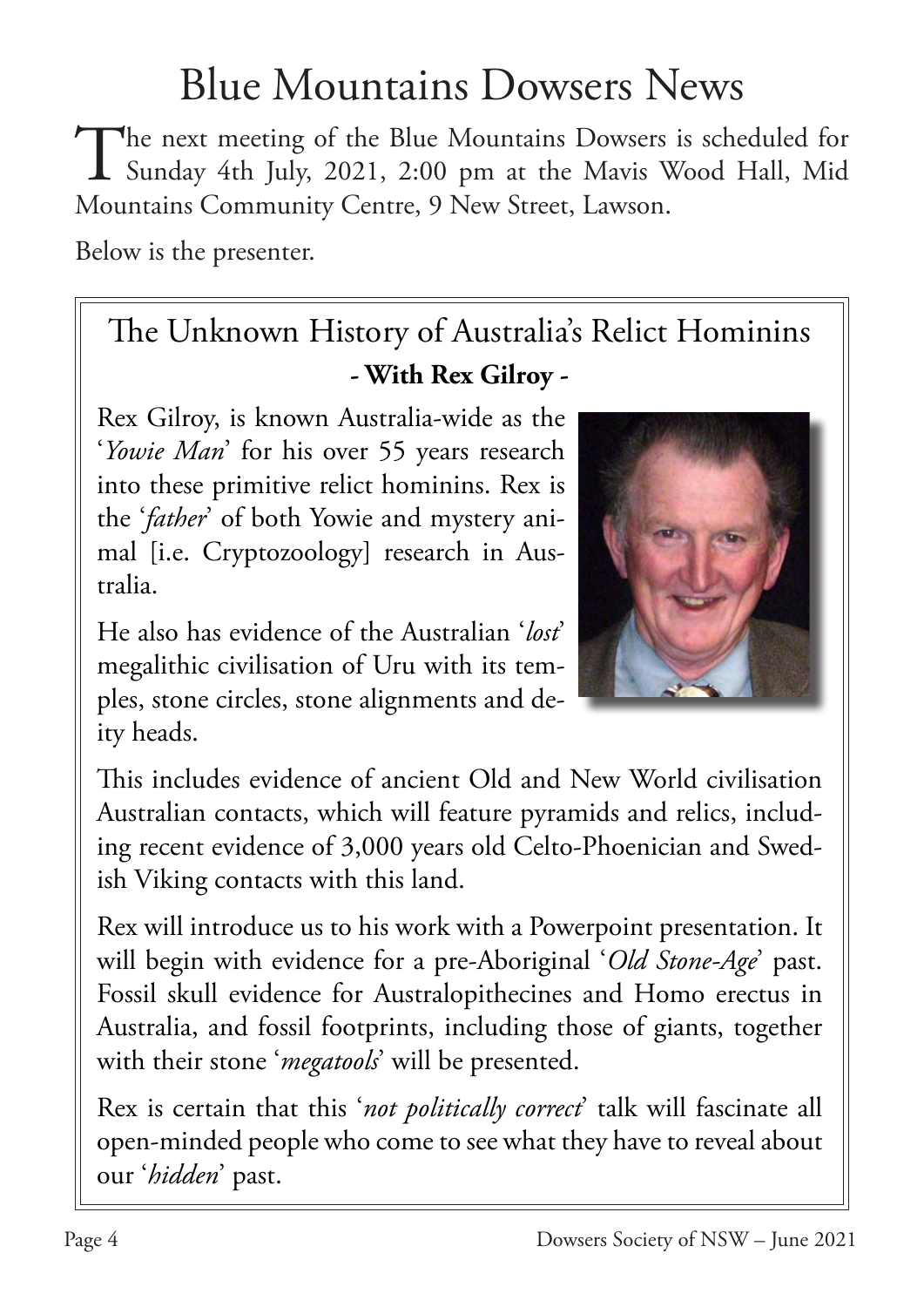### Dowsing and the Power of Intention

*By Diane Marcotte Reprint from Canadian Society of Dowsers website, 2007*

Our birch tree was showing severe<br>
Signs of stress. It appeared our besigns of stress. It appeared our beloved tree was infested with bronze birch borers which start at the top of the tree and eat their way down.

Once a tree is infested, there is little to be done and death of the tree results. Not willing to accept this, I decided to dowse for a solution.

I had seen in an issue of the CSD journal an advertisement for '*Tree Pipes*' These small pipes, about 4 or 5 inches long with

a diameter of about 1 inch, were to be buried next to a tree that was in need of healing. Although I don't usually use a man-made object for '*holding my intent*' (preferring a rock or even writing out my intent on a slip of paper), I decided to order one.

My intent in regards to our birch was that it be able to reject any further onslaught of the bronze birch borer. I believe that the future is not yet written and that there are many probable futures with each one occurring in different probable universes. It was my desire that the probable future where my tree lives for another few years would be in the universe I inhabit! I like to use my bobber for this type of work.

The movement of the bobber is an indicator of how well my intention is being infused into the tree pipe (by observing the strength of the circular movements) and of how long I need to continue. (The bobber will slow down and stop when the process is complete.)

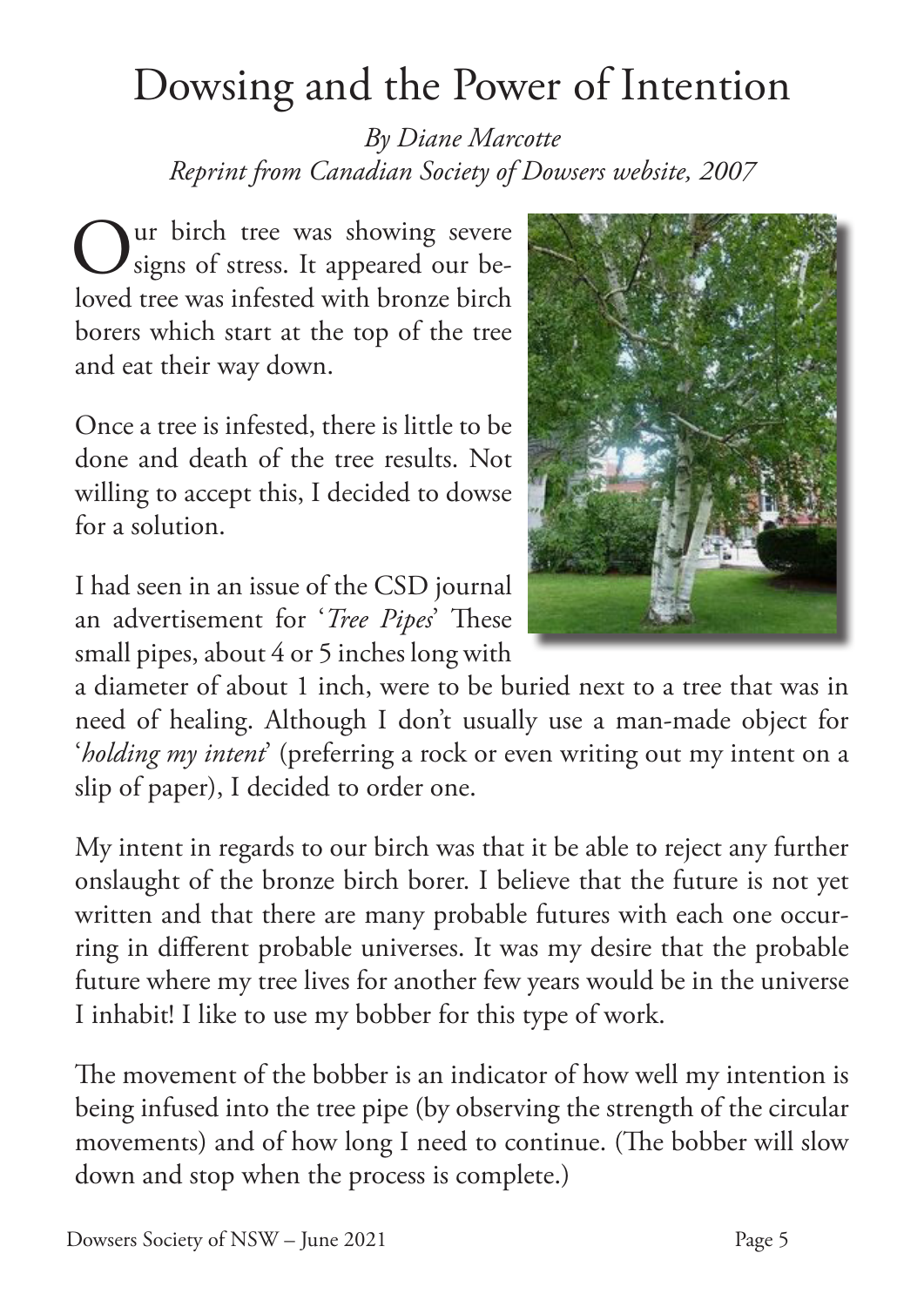When it was time to bury the tree pipe, a few questions came to mind. Where do I bury it? How deep do I bury it? What is the most beneficial orientation? More dowsing was in order. Starting at my front door with L-rods in hand, I asked for direction to the spot where it would be most beneficial to bury the tree pipe.

The rods brought me to a spot about 6 feet to the right of the tree as seen from the street. Now it was time for my pendulum. Although I don't remember just how deep I buried it, my standard protocol would be along the lines of "*Five inches or more?*"

If I got a "*Yes"*, then my next question would be "*Ten inches or more*?" If I got a "*No"*, then I would have called off the inches one by one starting at five and progressing towards nine until my pendulum changed its swing from its searching position to my "*Yes"* position.

Now, one last thing to consider: how do I orient the tree pipe? Using my pendulum again, I would have gone through all the possible positions. Vertical to the ground? Horizontal to the ground? Facing north, north east, etc.? Using a small trowel, I dug the hole and placed the tree pipe as determined by my dowsing.

All that remained to be done was to give thanks – confident that my intention was clear and that I could now leave it in the hands of spirit. Our tree not only lived, but thrived – albeit slightly bedraggled – for another 4 years until the summer of 2011. In the spring of 2010, an off-shoot near the tree sprang up which survived the following winter. Was this little sapling healthy enough to replace our existing birch?

The answer seemed to be "*Yes"*, so with a heavy heart we hired a young chap to draw up a plan for new plant beds and to cut down our beloved birch tree. He moved the stump carefully so as not to disturb the young sapling. The soil was made ready for new plants and our front garden was revitalised. I named the new little sapling '*Sunshine'*.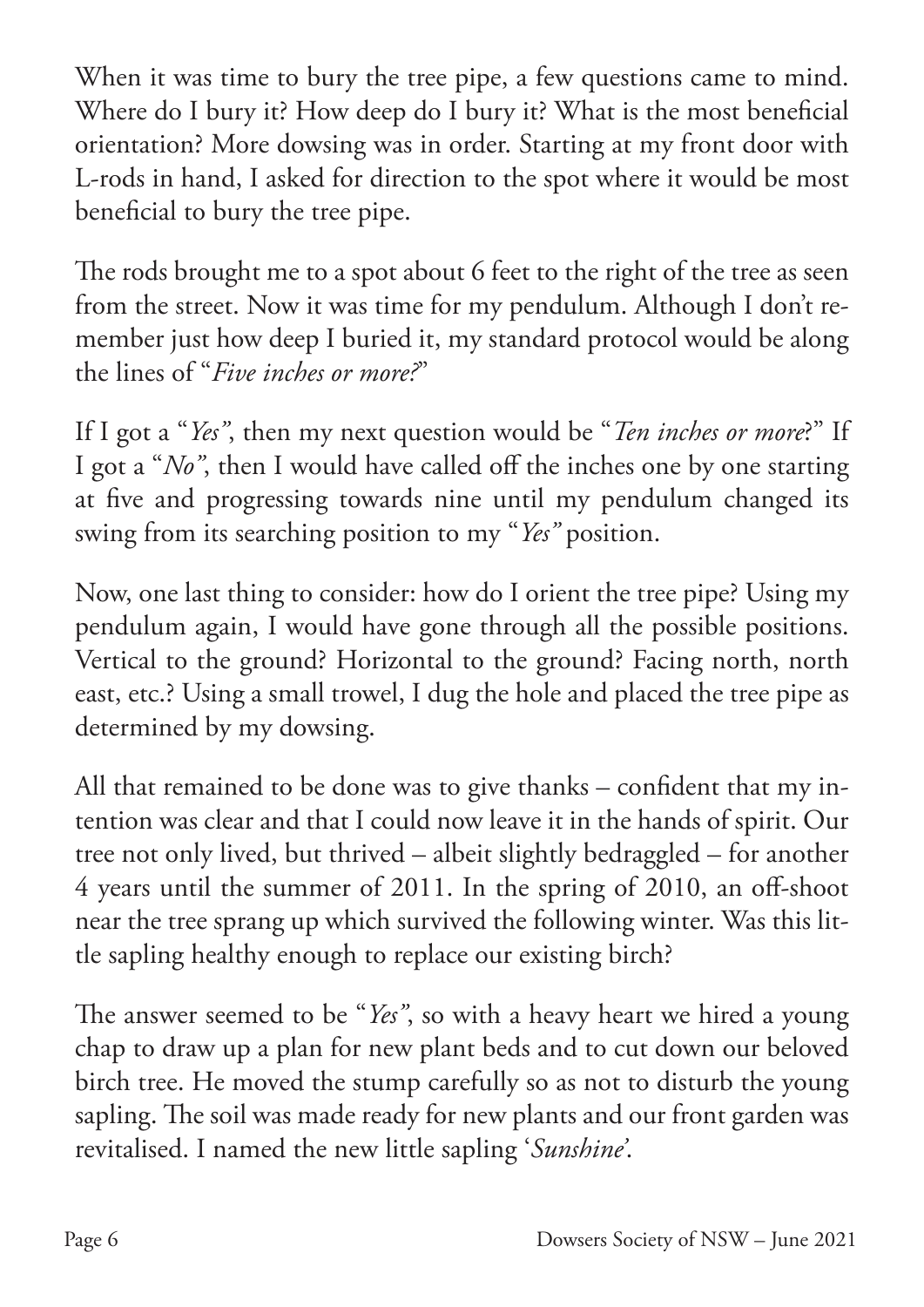One day shortly afterward as I was admiring the garden I realised that, in all the digging we had done preparing the soil and installing the new plants, the tree pipe had not been found. Thinking back to that day five years ago I realized just where the tree pipe is buried – directly beneath '*Sunshine*!'

Does intention work? You bet it does! Can dowsing strengthen the power of intention? Oh yes! It seems I had found not only the spot that would best hold my '*intention*' but also the best spot for our stressed mature tree to sprout forth anew. Verification of our dowsing can come when we least expect it, bringing a little sunshine into our lives.

*Copyright Diane Marcotte 2014. Diane has been dowsing since 1997 and was a Board member of the Canadian Society of Dowsers from 2001 to 2003. She taught dowsing to individuals and groups and could be reached at*  dianemarcotte@thehealingspectrum.com

**Gelselae Gelselae Gelselae Gelselae Gelselae Gelsela** 

### A Note From Raymon

# $\prod$ owdy Folks,

This month let's think about how we think, talk and listen.

Einstein is credited to have said. "*Energy follows thought*". These 3 words have helped me to understand why many people have bad luck. They create it.



Some of the dis-empowering phrases heard over the years are as follows;

- If it weren't for bad luck, I wouldn't have any luck at all.
- When things are going well--something bad is about to happen. OR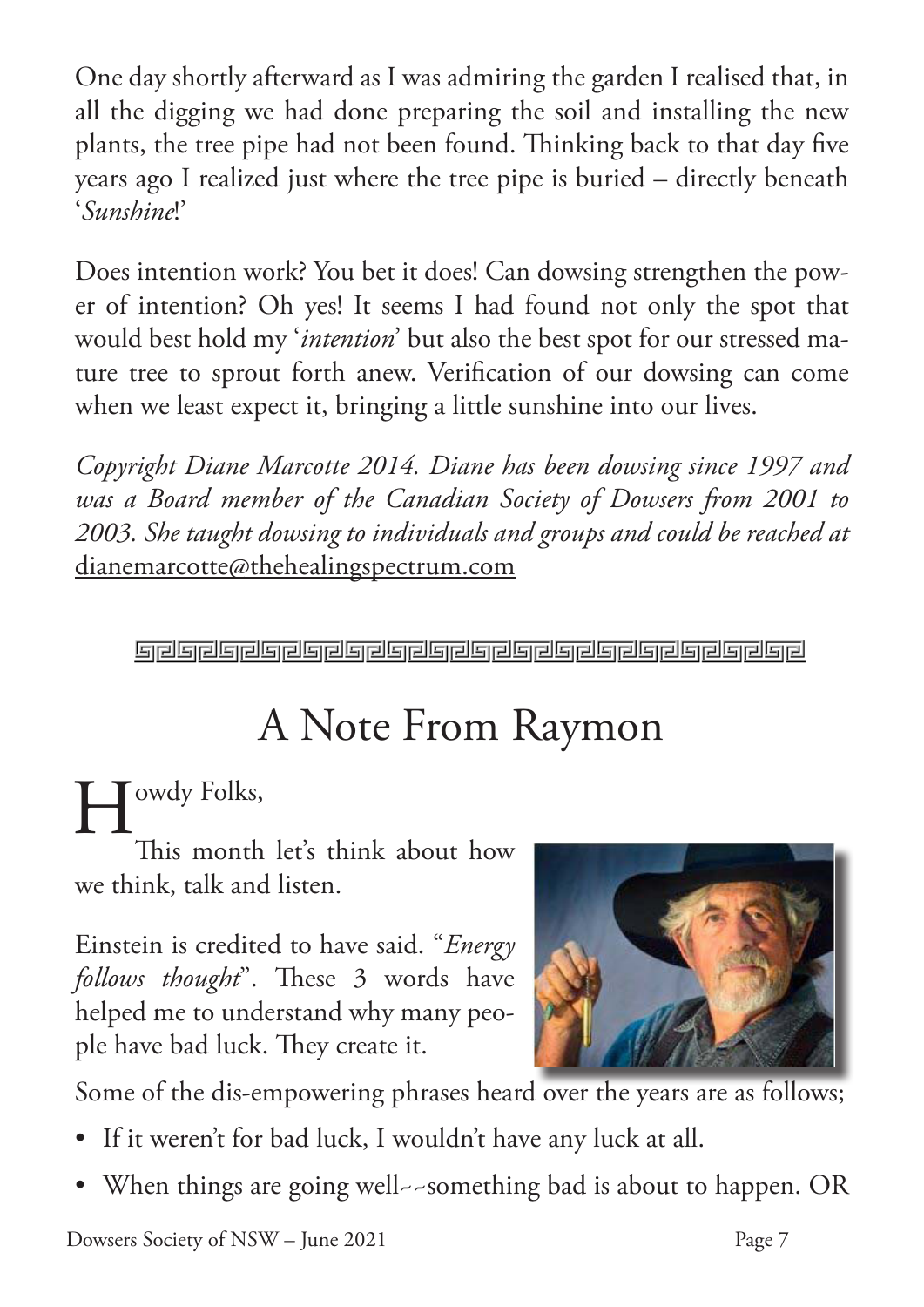this is just the calm before the storm.

- I'm always a day late and dollar short.
- There has always been a hole in my prosperity bucket. Every time I save a dollar, there is something to take it. And the list goes on.

In the culture where I grew up, '*Fear*' was woven into the fabric of most conversations. People would say "*I'm afraid to go far from home because my car may break down*."

They had fears of the kids getting hurt~fears of losing money ~fears of burglars and robbers~fears of police. For farmers it was a fear of drought and if that failed, then the fear of too much rain.

There was the fear of getting sick and at this writing, fear is being advertised and promoted more than any time in my lifetime, and possibly more than in the history of the world. Why? Because of more ways of communication reaching around the world fast.

My friend George Griffith who lived 99 positive years said it best.

"*Pessimists are seldom disappointed*".

The first rule of success is "*Think of what you want~not what you don't want.*" Why? Because energy follows thought. It is doubtful anyone improved their health by talking about disease and doubtful anyone got richer by talking about poverty.

People are affected by associating with other people. If you doubt this, here is a question: "*Would you have ever learned to cuss by yourself?*"

When working on the farm, whether it is working in the garden, repairing a road, building a fence, moving a herd of cows or cutting a dead tree, I create the scene in my mind for a few minutes and imagine the final product. I get a lot of work done this way because I believe Energy Follows Thought.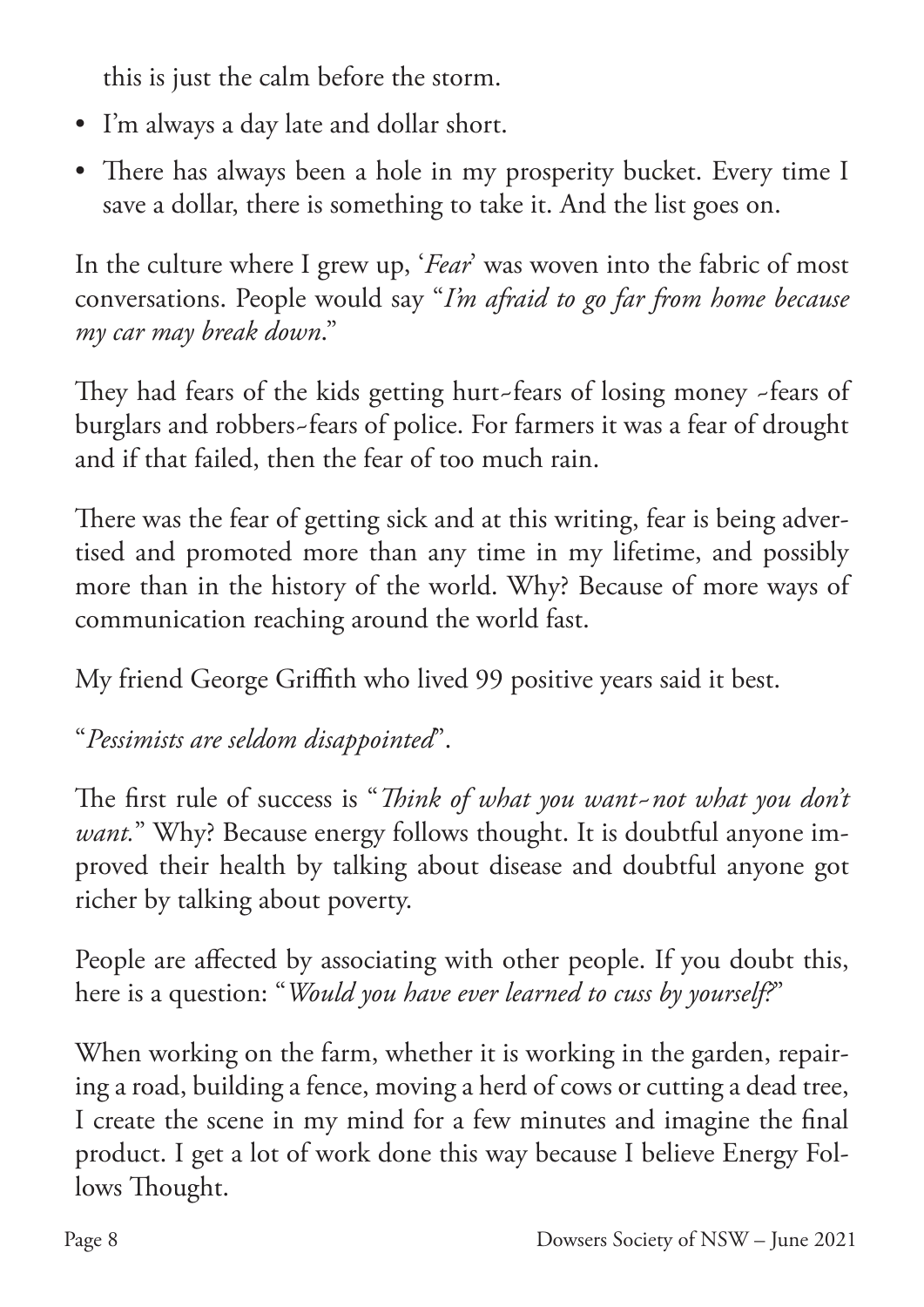I grew up in a world where the main topic of conversation was "*who is sick, who had bad luck and who died*". It seems people dwell on the details of disease. I am one of the most ignorant people on the planet concerning disease. There is a reason for this, I tried hard NOT to learn. My idea was that if my body didn't understand a disease, maybe it wouldn't be able to develop a disease. So far, this philosophy seems to have worked.

If you are interested enough, there's a video below to a talk I made for Ozark Research Institute. Starting at 12 minutes into the talk I added a story about building a new knee. You might be able to use this information for a variety of problems. Don't ask me, try it and find out.

So now that you have this information, what are you going to do about it?

#### **Suggestions:**

- Every morning when you wake up, give THANKS for what you have and what you would like to have.
- Weed troublesome people out of your life and replace them with honest and intelligent people.
- Replace pessimists with optimists.
- Discipline yourself to think of the best thing that could happen to you
- • Give THANKS for the Best Possible Outcome on any difficult situation
- • Eliminate fear and self destructive thoughts and conversation
- Don't participate in arguments- allow the other person to continue to be wrong.

Still hope you folks are enjoying Spring and Fall-- depending on where you are on the planet.

 *~ Raymon*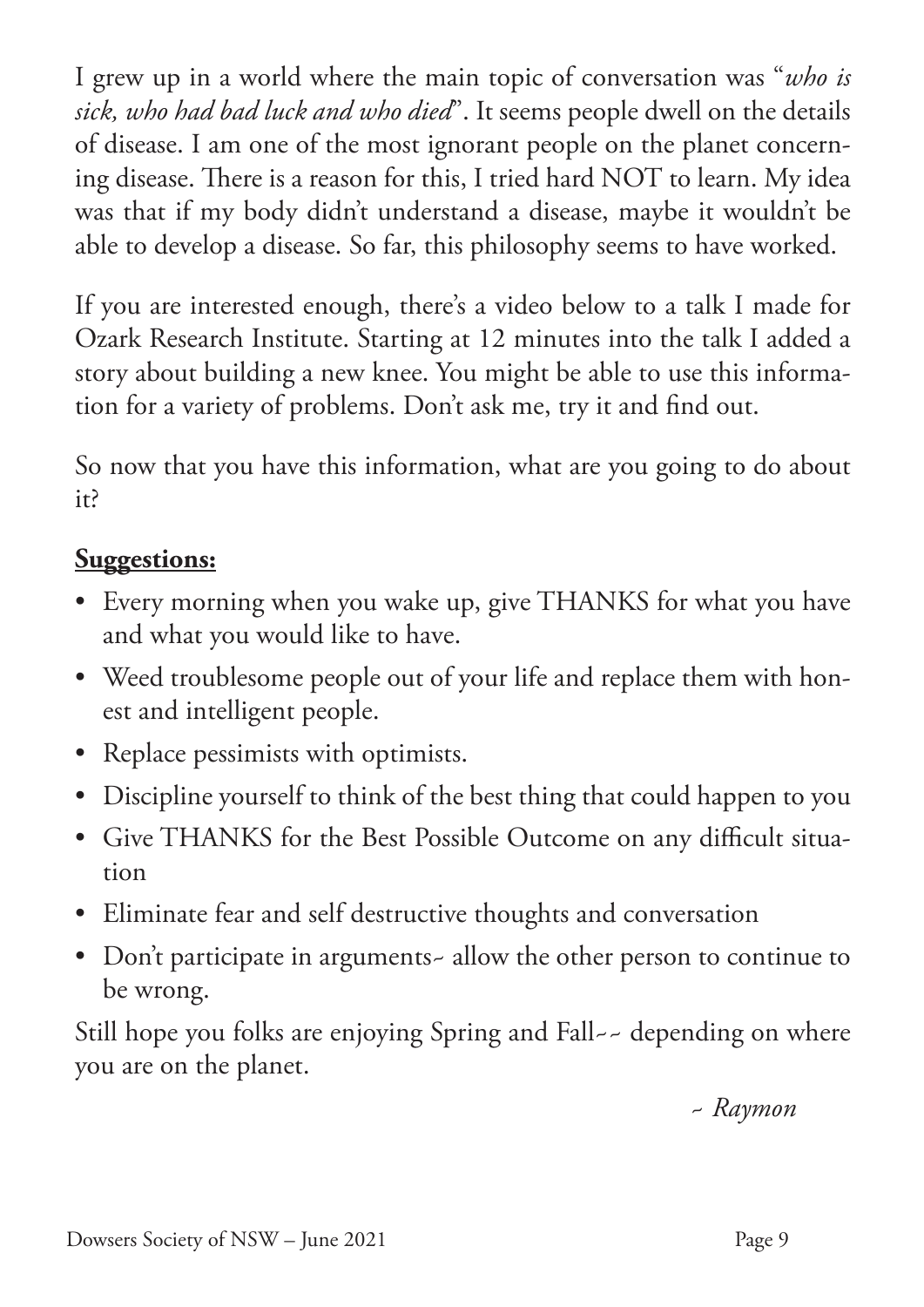### Adventures in Healing

#### *By Alfred Camilleri, a member of our Society, DSNSW*

With a little trepidation I venture into the difficult field of '*Healing*'. An extensive field explicit with numerous techniques and populated with as many techniques as there are healers; however, in this article, I maintain my principal objective which is to present healing from the perspective of dowsing, starting with an explanation of the diagnostic approach followed by the consequent healing requirements.

Some people are born with a natural healing gift; others, with good teachers, and practice, can develop into talented healers. In the dowsing field healing procedures are varied, interesting, but just as effective as nondowsing healing techniques. The power and energy of natural healers can be formidable but variable because we are all at different levels of spiritual evolution, not all healing abilities will be similar just as not all dowsing is the same.

It is not my intention to educate or persuade in the use of different methods, if you are reading this you probably already have preferences. My aim, over the next few pages, is to demonstrate, the symbiotic relationship between healing and dowsing systems. Dowsing can divine medical problems which are then followed by either appropriate healing or recommendation of healers or conventional medical and/or supplements use. It may surprise that diagnosis may not lead to healing, as such, and that rushing into healing may not always be advisable.

I have chosen three examples to demonstrate this paradox, otherwise constraints of editing size limit lengthy explanations. A reminder that healers, of any persuasion, cannot ignore advances in medical science, advice to clients should consider all possibilities. I hope to see the day that dowsers and healers will work hand in hand with physicians assisting diagnoses, ultimately healing will be achieved by a combination of science, healing and dowsing – we hope.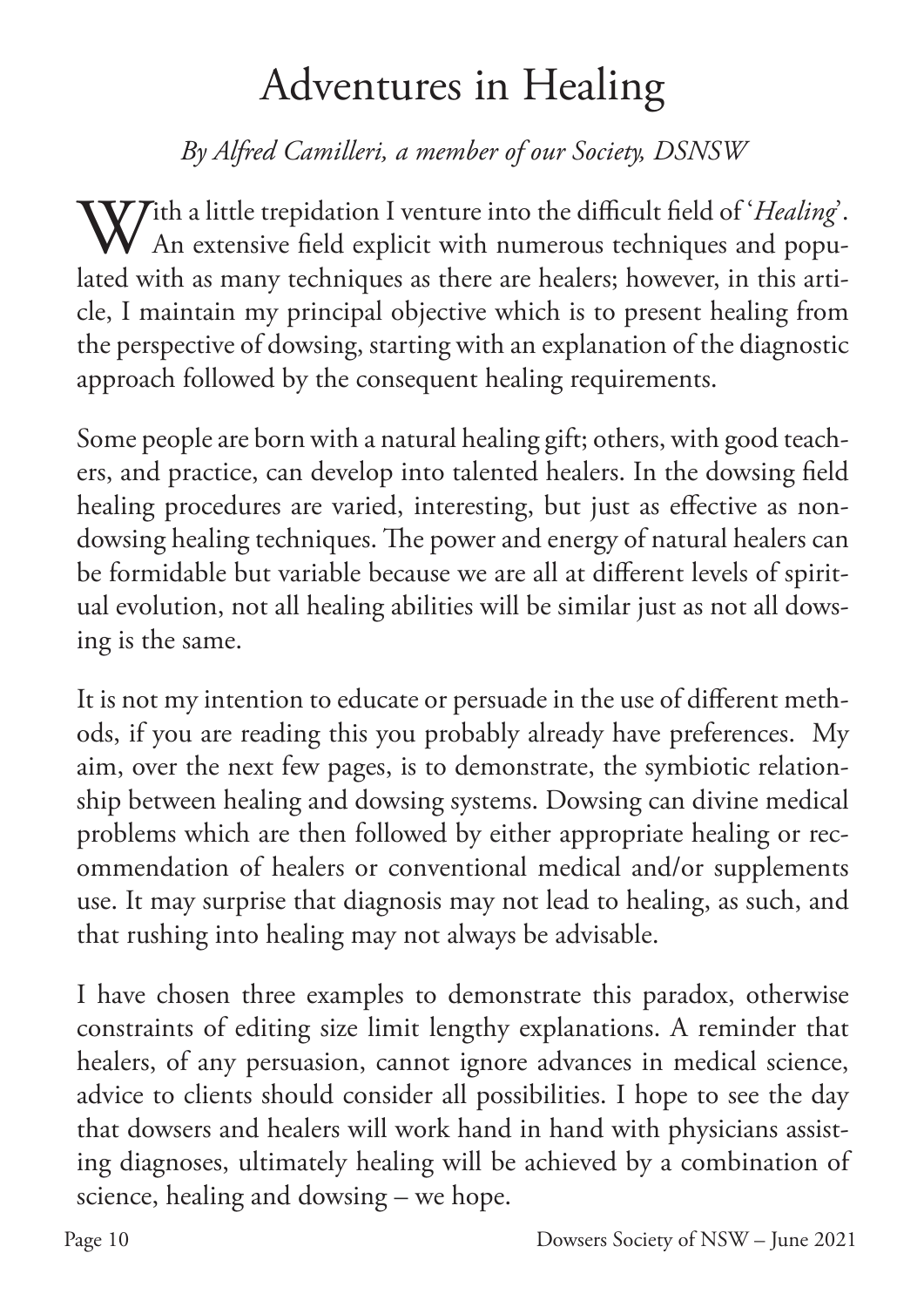My wise old teacher maintained that all healing is from the same source. The term '*healing*' could be used in any context we wish to apply, however, according to the wise old man the source is equal and same in all cases, whatever terminology is chosen; the results will depend on a wide range of factors, starting with the



practitioners' abilities, ethics and sincerity but ultimately results may vary according to the karmic line or obligations of the recipient.

Some years ago, in British Paediatric hospitals, it was observed that sick babies' and children's health improved by the laying of hands of nurses on the ill. These nurses have no prior education in healing however the system was ethical and worked despite admissions of ignorance.

In a previous article I indicated that adoption of dowsing methods could lead to a development of intuition and a great mastery over mind and sensory faculties. This article continues on that path as I hope to demonstrate the potentials of healing using dowsing examples.

My dowsing experiences, especially in the medical field have been a combination of deductive diagnostic procedures coupled with the need to recommend the appropriate practitioners, correct medication or supplement, and much more.

#### **Example 1**

We start with Alfred, a man in his 40s, who for two years had suffered abdominal pains, so severe, hospital admittances were required several times. Hospital visits had not provided relief or cure, invariably he was sent home with pain killers mostly.

At this point I digress to explain my experience in dowsing diagnostic techniques. During years spent researching and examining various types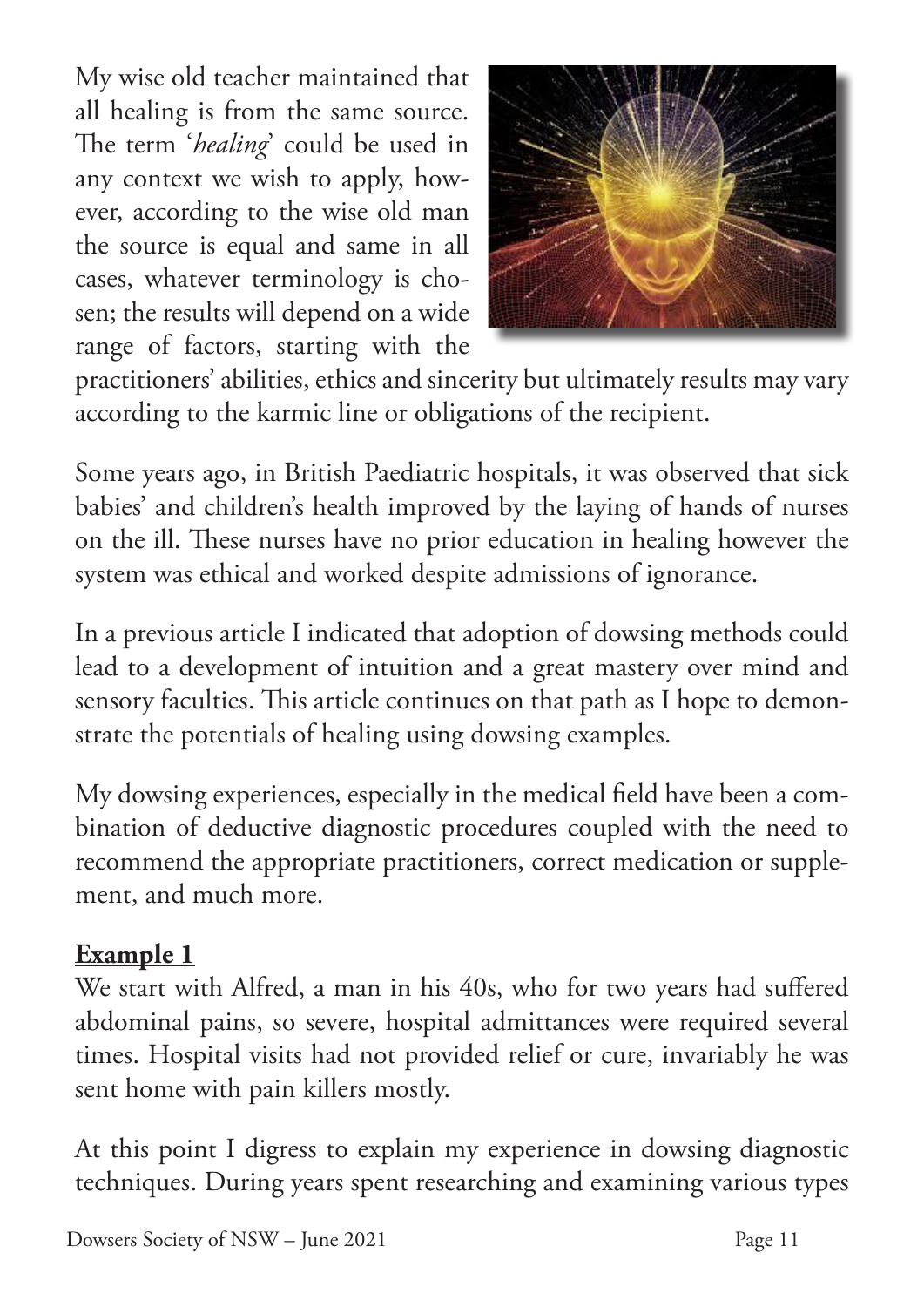of anatomical dowsing charts, as well as medical books, I was surprised to eventually discover, that charts, of any description can sometimes be a hindrance slowing diagnoses; charts are definitely useful where identification of a complex area e.g. Brain, is difficult.

As dowsers we ask questions and receive answers, thus, in the initial stages of an investigation it can be easier to determine the affected area simply by direct questioning.



Once narrowed to a specific area, charts could be of assistance but I found these more useful for personal knowledge, especially if an interest in medicine exists.

Charts are useful but the practitioner should consider that a fundamental knowledge of anatomy is also valuable, also to a limited degree pharmacology.

A word of caution: interest and knowledge is no substitute for experience and/or professional academic studies.

Returning to Alfred's concerns. A full body medical chart was used. The pendulum stopped at the Descending Colon, at which point the chart's work was done. Further questioning, using the pendulum, indicated that Alfred was suffering from a chronic infected ulceration close to the sigmoid colon. Further research indicated this had the potential of developing cancer and Alfred required immediate antibiotic treatment.

Out of interest I researched the required antibiotic, not that I could administer it, Augmentin duo forte was recommended.

Whether or not conventional healing could have helped was not consid-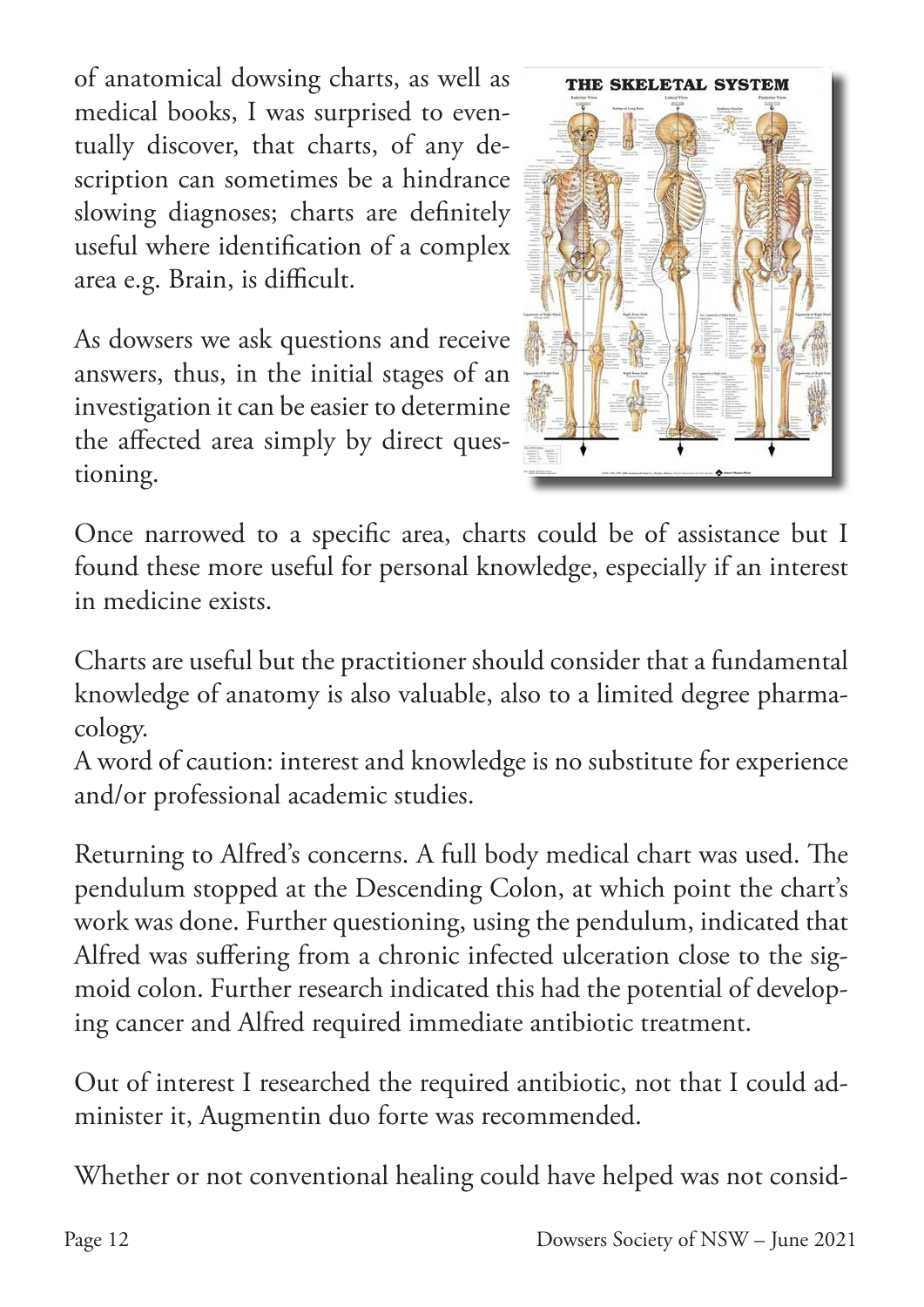ered as urgent as immediate medical intervention, Alfred was in much pain. After visiting the same hospital for two years it was clear we had to find a different hospital. In Melbourne admissions are usually dependent on residential address, this was going to be a difficulty. Firstly, a list of all available hospitals in and around Melbourne was prepared and dowsed, the pendulum suggested The Royal Melbourne Hospital.

Outpatients are not given a choice of hospitals, and RMH was outside his area, a little deception was required. We will not elaborate, sufficient to say that Alfred was immediately accepted. After confirmation of the initial dowsing diagnosis (to save RMH diagnostic time I suggested Alfred mention an overseas examination had indicated Sigmoid colon potential).

He was immediately placed on an Intravenous antibiotic drip, the same as suggested by dowsing). Alfred recovered well in time, healing was made possible by dowsing diagnosis even though healer intervention had not occurred.

#### **Example 2**

In this next case various treatments were used to effect a cure. A lady called Yolande, 49 years old called, she had just returned from a medical examination and was not happy with the results. At this point I asked the lady to not supply further information as I did not want my research to be influenced.

Where the request is from a stranger, the only personal information I require is name and address. Written requests, or signatures, some dowsers use a client's witness, are not required.

The chart examination indicated problems in the urogenital area. Continuing my research revealed cancerous cells present. Yolande confirmed the dowsing diagnostic research as correct.

Further pathology examinations had been rescheduled in 3 months, in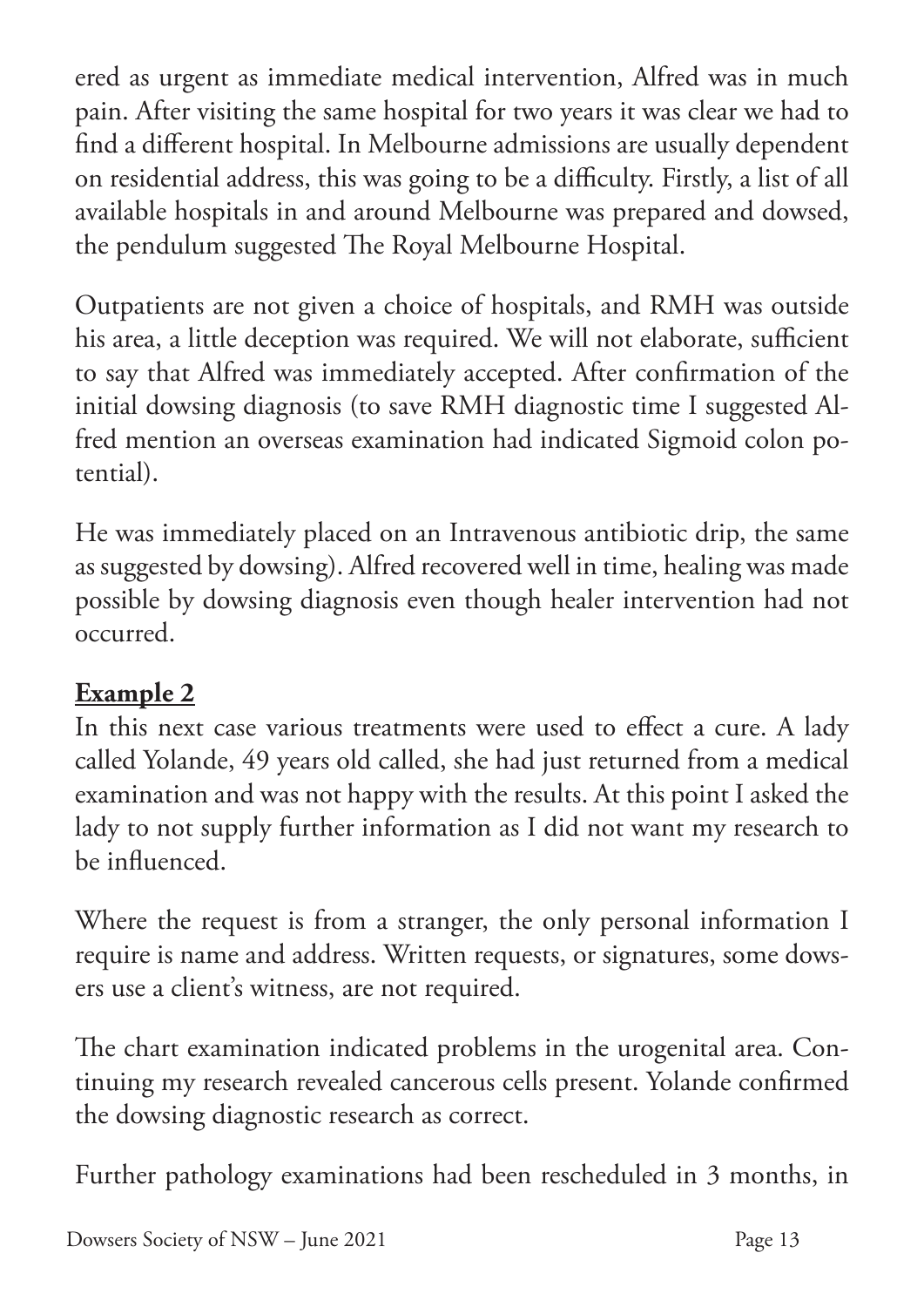case the condition receded, especially as the removal procedure is uncomfortable and painful.

Healing techniques are not difficult, but being a healer requires more than just technical expertise. Healing ethics, in my opinion, should consider advice and promises made to clients. For example: Where a healer has brilliant results in curing headaches care is advised in promising cures where more serious medical problems exist (say) cancer. Thus, in Yolande's case, whilst I intended to attempt a cure for the cancerous condition my only comment was advising Yolande to give me time, and wait, without promises of guaranteed results, healers are not doctors!

The healing process can sometimes lead to psychic abilities manifesting, whereby an image, mental or physical, becomes visible to the healer, who can view or feel the condition being healed, care is required in these circumstances to cleanse oneself after a session. Yolande required many sessions, during one of these an image appeared of the cancerous condition.

The image was a motley of yellowish material reminiscent of thick orange skin with deeper pores. Checking internet images of cancerous cervixes showed an identical facsimile.

After several weeks the healing process terminated and I advised Yolande the cancer, and cancerous cells, had disappeared but she was left with widespread inflammation. About 6 weeks later she presented to the hospital and was advised cancer cells has disappeared but inflammation was present. The hospital written report matched my diary records.

Where long term healing is required, I recommend diary records be maintained. These help, to maintain an ongoing record of progress.

#### **Example 3**

Following on our trend providing examples of dowsing techniques leading to healing requirements, our next case is interesting, convoluted with the added complication of spirit interference.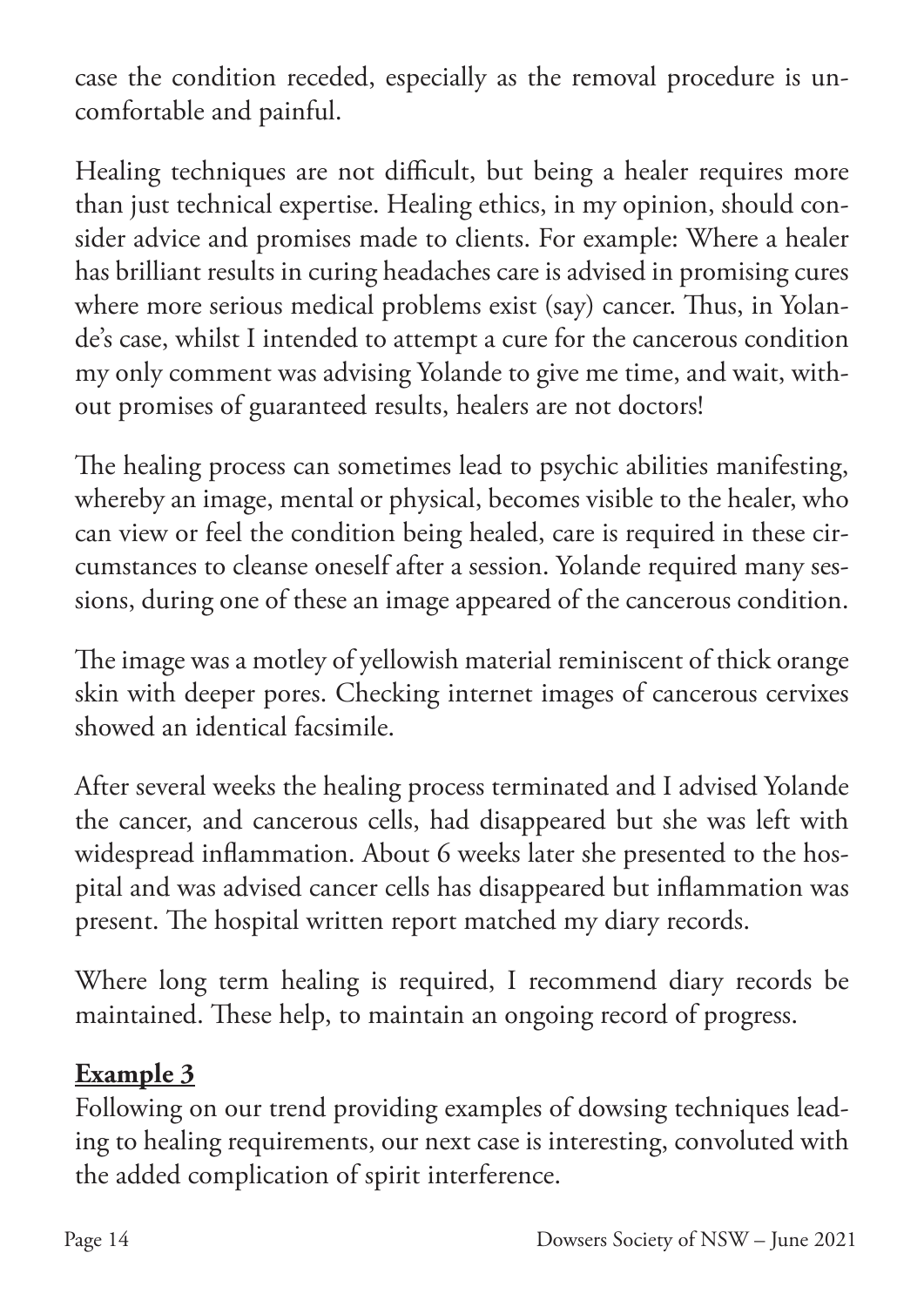David, 37 years old, still living at home and very dependent on his mother asked for help in diagnosing a frustrating situation of, mostly, chronic gastric and digestive disturbances. His mother was exasperated at the huge toilet and water bills as well as expensive food costs as there was very little David could eat without dire results. Medical specialists and various other examinations had not helped or even assisted in a small way.

An interesting challenging case I thought; however, some background details were important. The Father had run away with his secretary whilst David was still young leaving the desolate boy without his dad; to compound the loss, the dad's repeated promises of visiting never materialized. One can imagine the emotional trauma the boy suffered.

My first observation, several years after the father's death, revealed the presence of the father's spirit, with the son in his grasp, not uncommon for rogue spirits to take advantage of the living.

In his lifetime, the father was mor-



bidly obese, obsessed with unhealthy foods mixed with sugary drinks. The father was abusively using the son's body to continue satisfying unhealthy patterns, as well as a desire to keep occupying a body, as is frequently the case with obsessing spirits. The negative effects of this abuse David still feels today.

I commenced removal techniques and was not surprised when the father appeared with a devilish impish grin mocking my removal attempts.

After removal I continued frequent healing to correct David's gastric difficulties, which proved frustratingly difficult and unsuccessful; David, unknowingly and unconsciously, was psychically blocking healing for a condition that had become chronic. A different approach confirmed this suspicion and revealed that David's problems had developed over a long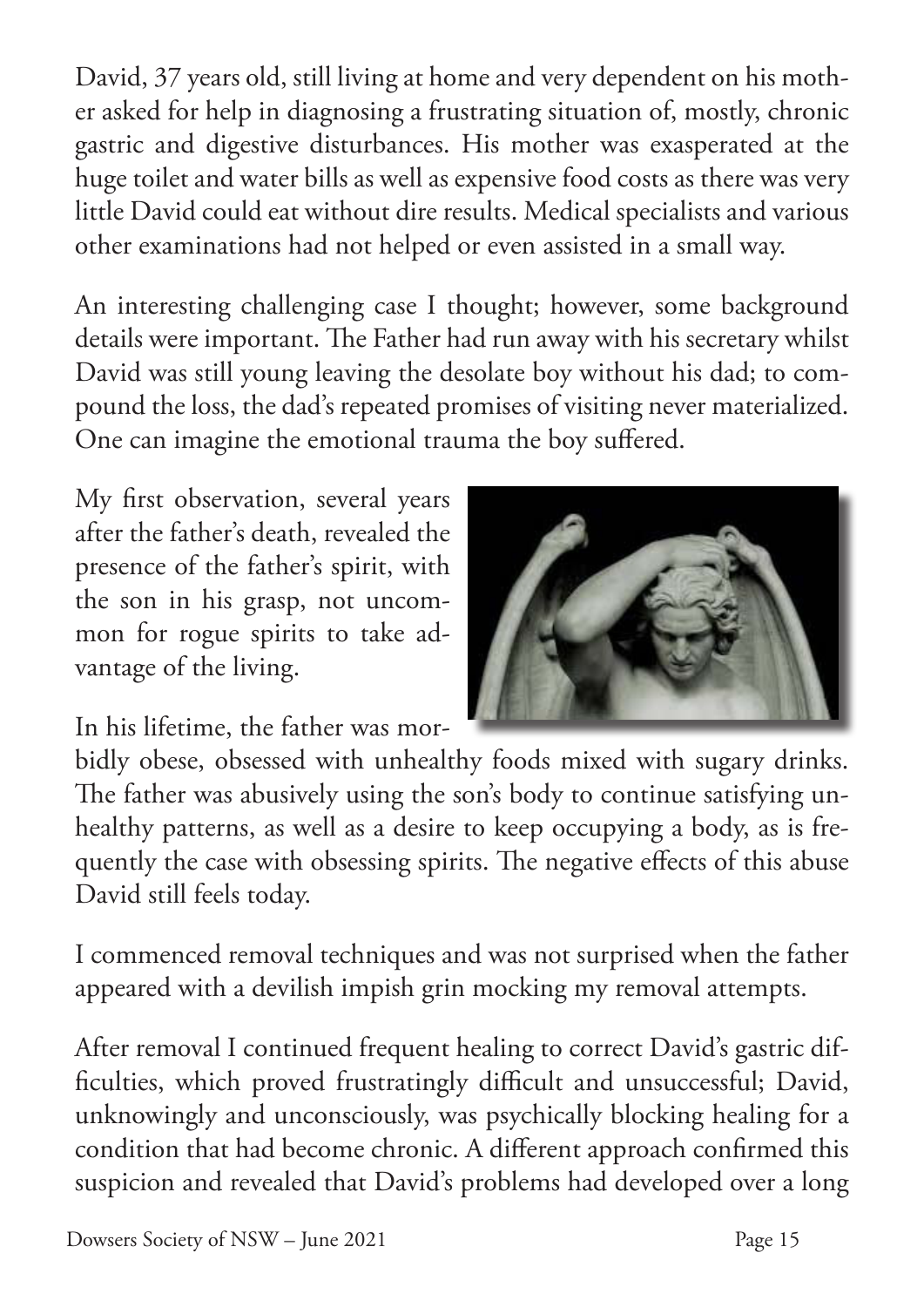period of self-castigation and were now self-inflicted, in effect he became the author of his own medical limitations; despite all symptoms there was nothing wrong with David which was a bizarre discovery.

Emotional childhood trauma and the father's obsession had left David affected by a treatable problem he considers beyond help; his complicated dietary habits continue to this day, much to his mother's chagrin who still cooks even though he now lives with a partner. The unresolved attachment pre and post father's death created the tenacious situation he finds himself in.

Despite an extremely uncomfortable medical condition David wants eliminated, dowsing research and healing attempts hit a brick wall. In fact, this has become a subconscious entrapment manifesting at a psychic level.

Dowsers and healers should beware as this situation is not uncommon. Despite requests for healing some clients can unconsciously resist these attempts. *~ Alfred*

*Alfred can be reached by email at :* camillerialfred26@gmail.com

Geberalde en antigen de la contrata la partida de la contrata del altre del contrato de la contrato del contra

### Exposing Our Underbellies

*By Melinda Iverson Inn Ozark Research Institute – Spring 2021*

A friend of mine sent me a wonderful photo of her napping cat lying<br>
on its back, completely relaxed, back legs wide, toes in the air, neck on its back, completely relaxed, back legs wide, toes in the air, neck stretched out, back of head tucked against the soft blanket, one leisurely paw reaching up and over.

It was one of those 's*ettle-in-for-a-nap-while-the-universe-has-everything-*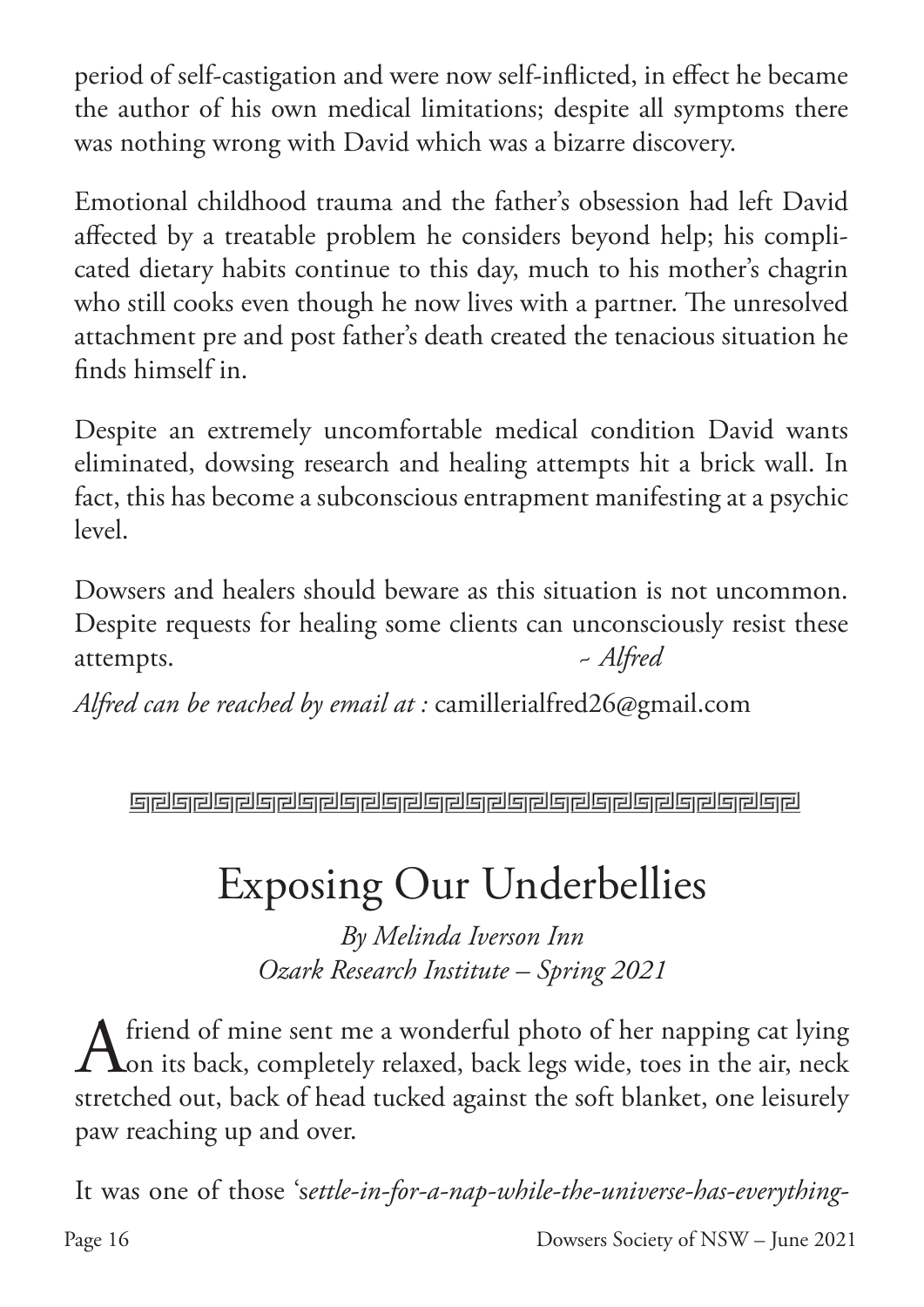*under-control*'positions - absolute trust and faith without reservation.

I thought "*Wow, I would love to embody that amount of deep relaxation while sleeping, and perhaps even carry a bit of that feeling into my everyday waking life as well*."

Most domestic animals take advantage of the knowledge that they are protected, and that allows them mental safety in their moments of complete exposure and relaxation. You can see this in the many photos of napping dogs, cats, and wild animals posted to the Internet.

A colleague's very healthy octogenarian father recently died from a



16-day bout with Covid-19. The email notification that he sent before his dad's passing showed my friend as raw and vulnerable; he had reached the point of figuratively exposing his underbelly.

This normally mild-mannered, soft-spoken, gentle empath, who was usually healing others, was expressing a loving grief, and at that moment, as a result, became even softer, lighter and more powerful. I also believe he became more fully protected, which is what we empaths strive for daily, that protection from the chaos of the collective unconscious.

What I began to realise is that our moments of grief can surprise us with a heart-opening so large that we expose the vulnerabilities of our being. This experience can become so vast that it encompasses us and those around us, and in that, lies our real protection. We stop thinking for a moment, and relax by getting out of our own way.

We may sometimes think of this as a state of being lost, but what we're really doing is stepping away from our ego for a moment. And in that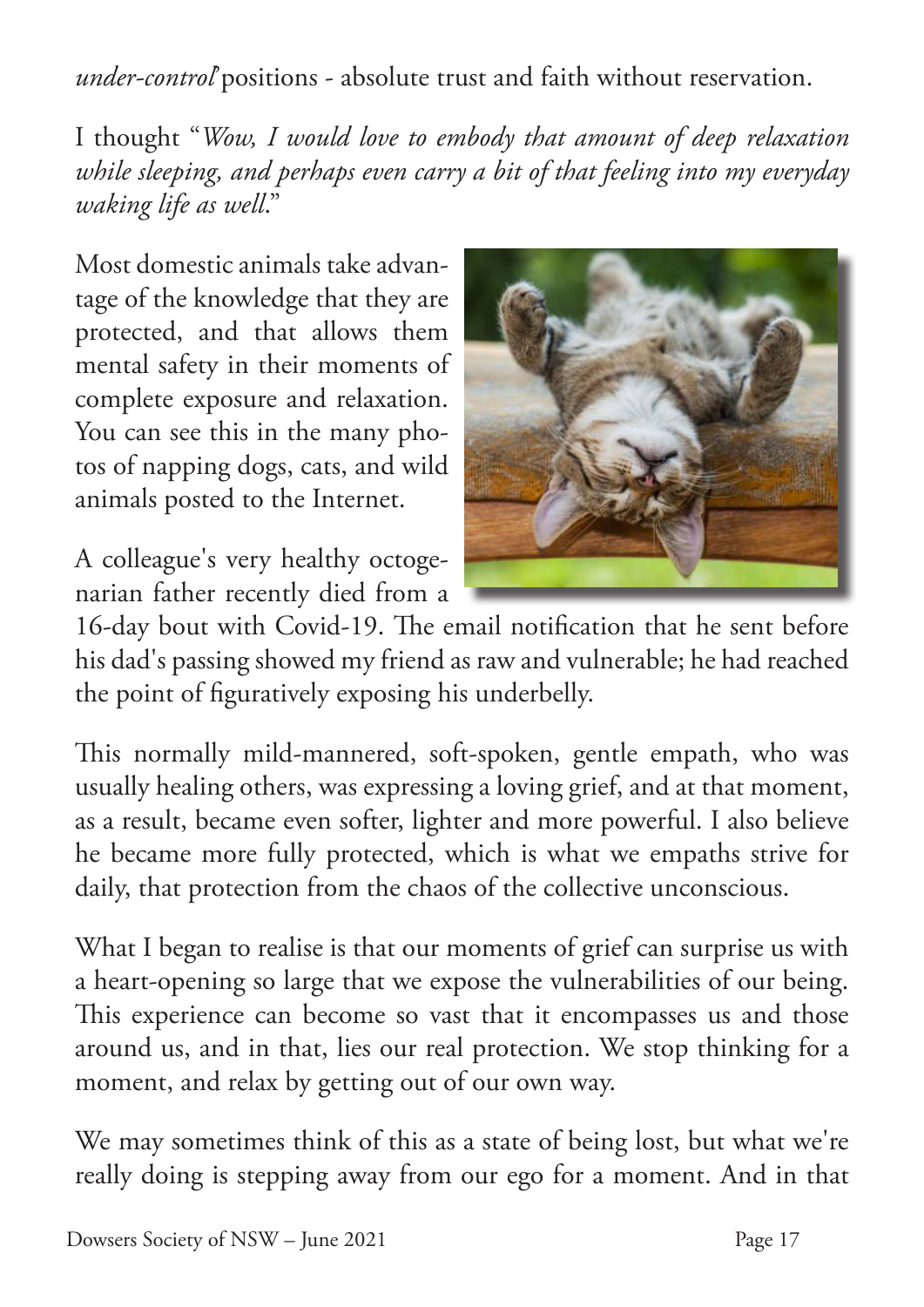moment, when our hearts are consumed with love, there's no need to think about protection; the protection comes to us and surrounds us like a cocoon of light.

Embraced by this light-cocoon, we can express our loving compassion for ourselves and feel the love from others without fear of defilement. For me it's like being surrounded by a host of angelic-realm beings that want nothing more than to beam constant love and support my way.

My angelic team actually does this all the time, but I get so wrapped up in comparisons (as with social media), and judgment (as with the news of the day), or fear of not having, doing, or being enough, that I can't feel this great loving as strongly as I'd like to.

It's unfortunate that we've had so many instances of needing to acquire compassion and love through our collective grief this past year, and I suspect we'll have even more, possibly in larger quantities, well into 2021. And yet I'm heartened to see how we come together with our collective open hearts, supporting and consoling one another, and feeling the depth of our innermost selves.

We're being forced to open our hearts on so many levels now, and to face our potential for new levels of compassion, understanding and lovingkindness, being called to deepen our faith in the All that is the best of mankind.

By metaphorically exposing our underbellies - trusting that we can call forth our best possible future selves - we're creating a safer and more sacred place for all sentient beings. Our collective grief is teaching us how to bring love and joy back into our lives through faith and trust.

Whatever your religious affiliation and whatever the stage of your grieving process, whether for your primary relationships, your health, financial situation, the state of the world, or the planet, I offer these flags.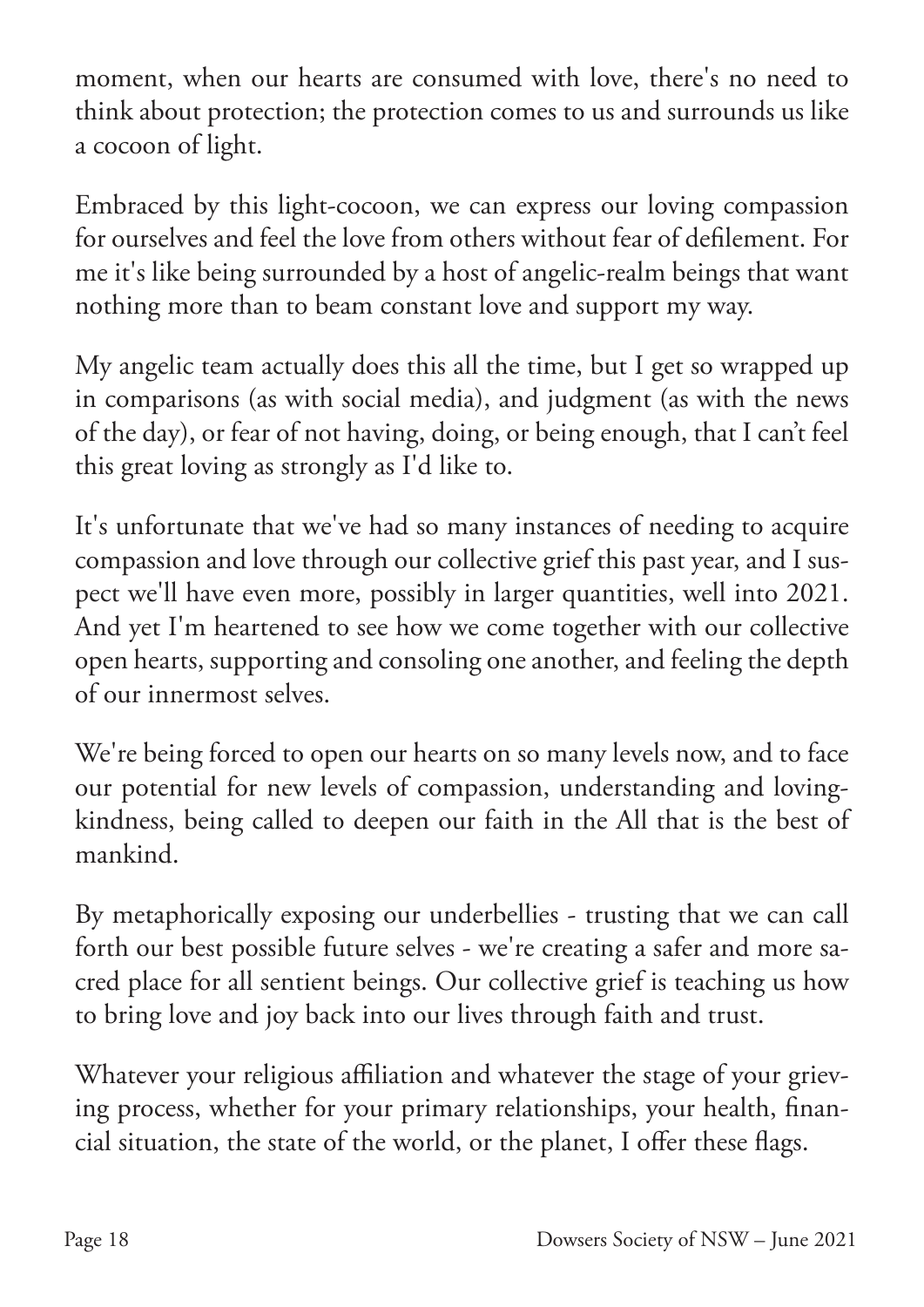

May the breezes carry these sacred prayers to you and your loved ones, adding, as my colleague did after I sent a video to him of my tiny prayer flags, "*May they represent the freedom of all Spirits no longer encumbered by the physical body.*"

I add to this with purity of intent;

"*May the breezes carry these sacred prayers, sending comfort to all who are suffering on all levels throughout time, space, and that our best possible future selves guide us through to meet the loving beings that we already are*."

Blessings to you and yours for this beautiful, heart-opening New Year.  *~Melinda*

*Melinda lverson Inn, helps conscious seekers like you to get in tune with your own intuitive wisdom to bring forth, and create harmony, balance, and, clarity, for your health and wellbeing. To learn more about Melinda please visit:* https://melindaiversoninn.com/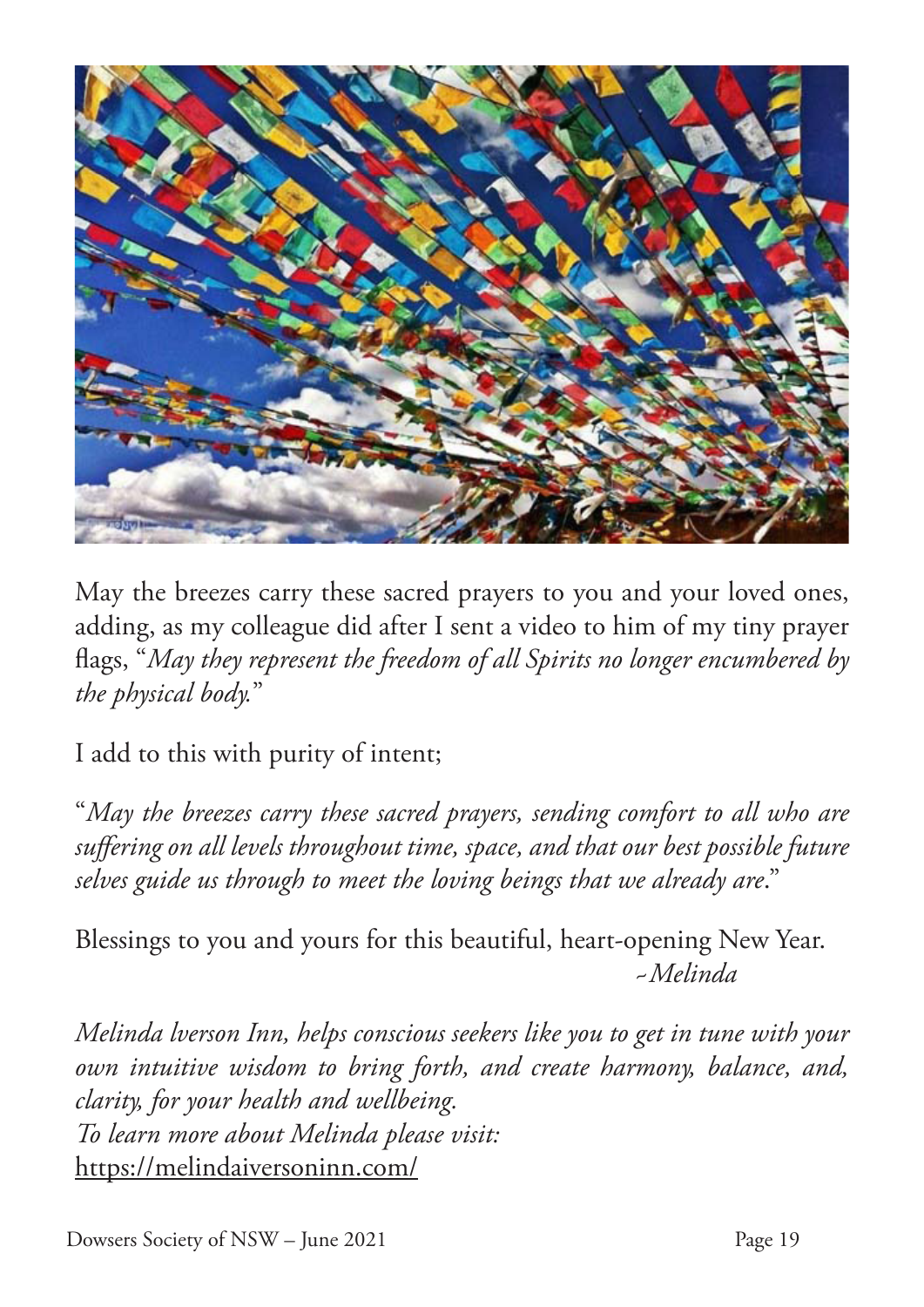### Dowsing Forum Questionnaire

For the August 15th Meeting

The questionnaire below is intended to help us help you during the forum, and to be able to prepare topics of interest and answers to forum, and to be able to prepare topics of interest and answers to our members. Please fill it in, ticking as many topics which interest, or apply to you, then return it to the desk before you leave the meeting, or email it to Martine at mnegroaaa@gmail.com.

#### **What would you like to see discussed at the forum?**

 $\square$  Troubleshooting of any dowsing problems (i.e. inconsistent answers)

 $\square$  Topics of interest for future speakers and activities

 $\square$  For you to share an interesting personal dowsing experience with us, so everyone can learn more. Don't be shy we are all friends!

#### **What is your dowsing level?**

| $\Box$ Beginner                                             | $\square$ Sometimes $\square$ Active |                         |  |
|-------------------------------------------------------------|--------------------------------------|-------------------------|--|
| <u>Will you share a personal story at the August forum?</u> |                                      |                         |  |
|                                                             |                                      |                         |  |
| Subjects of interest to you:                                |                                      |                         |  |
| $\Box$ Practical everyday dowsing applications              |                                      |                         |  |
| $\square$ Dowsing tools                                     |                                      |                         |  |
| $\Box$ Health                                               |                                      |                         |  |
| $\Box$ Garden and environment                               |                                      |                         |  |
| $\square$ Relationships, changing energies                  |                                      |                         |  |
| $\square$ Employment/business                               |                                      |                         |  |
| $\Box$ Finding lost items                                   |                                      |                         |  |
| $\Box$ Self and Spiritual development                       |                                      |                         |  |
| $\square$ Space clearing                                    |                                      |                         |  |
|                                                             |                                      |                         |  |
| Thank you for your participation.                           |                                      | - your DSNSW Committee. |  |

Page 20 Dowsers Society of NSW – June 2021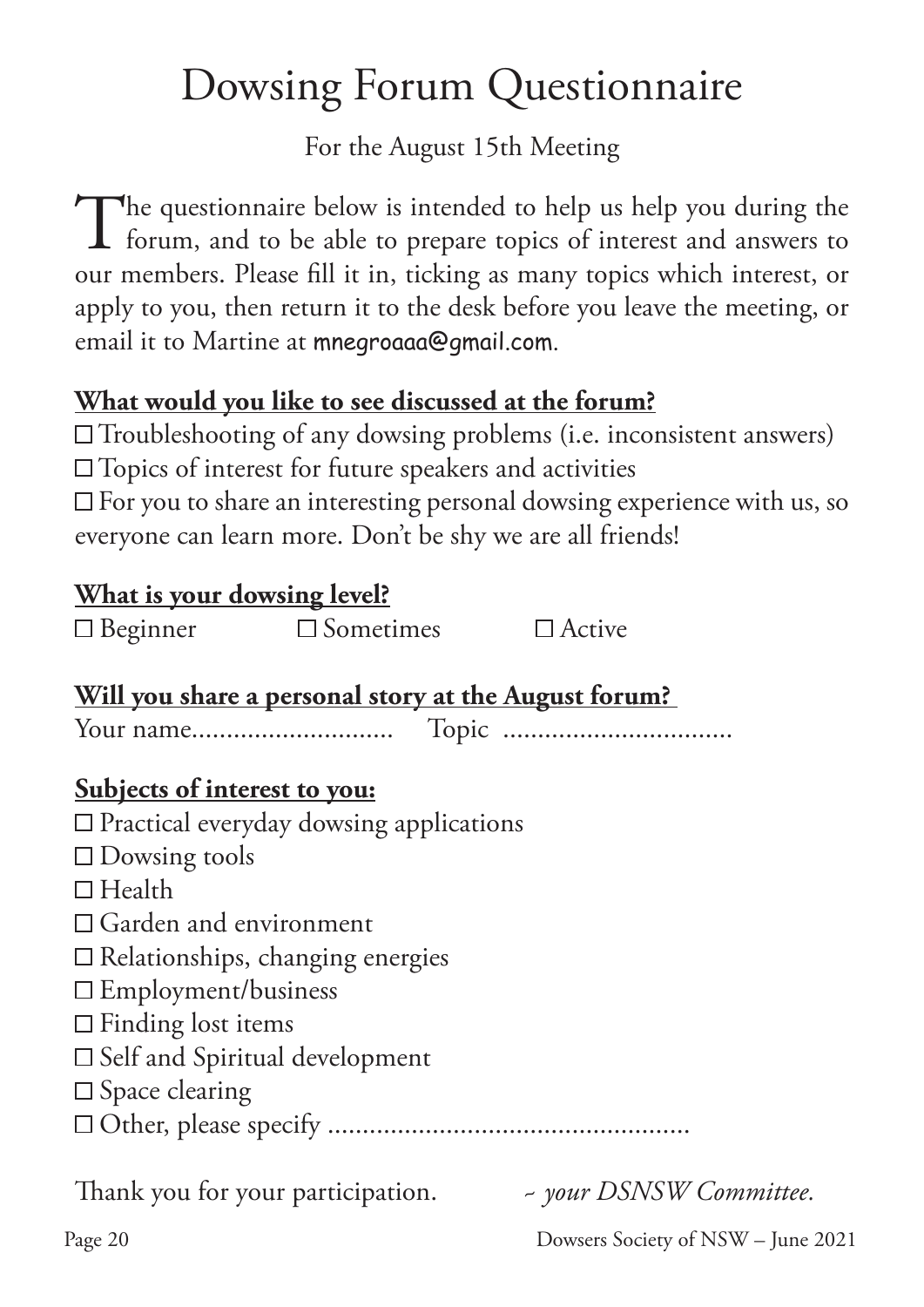### Beginners & Refresher Dowsing Seminar

"Give Dowsing a whirl, it could change your life!"

Sunday July 25th, 2021

*- with Tutor Maggie Lowe* -

Owsing is a means of accessing information, using a pendulum, via your body's own natural electro-magnetic sensitivity in answer to a clearly defined question.

At this relaxed, hands-on, interactive, practical seminar, beginning dowsers will learn the basics of 'what, why, how and when' from Maggie Lowe who is an experienced tutor.

If you are a dowser already but feel a bit '*wobbly*', not confident in your ability or your pendulum '*doesn't seem to be reliable*' these issues will be addressed.

Dowsing is a valuable life tool which will assist you to find answers to:

- Health and other issues for family, pets and livestock. How to plan good strategies for better health outcomes, both mainstream and complementary.
- • Which foods harm or heal and how to choose those most suitable for you.
- Whether your home affects your health.
- • Work and business and community questions.
- Determining the truth of situations and how to cut through the 'spin' in daily life.
- Finding lost objects, people, pets and underground water.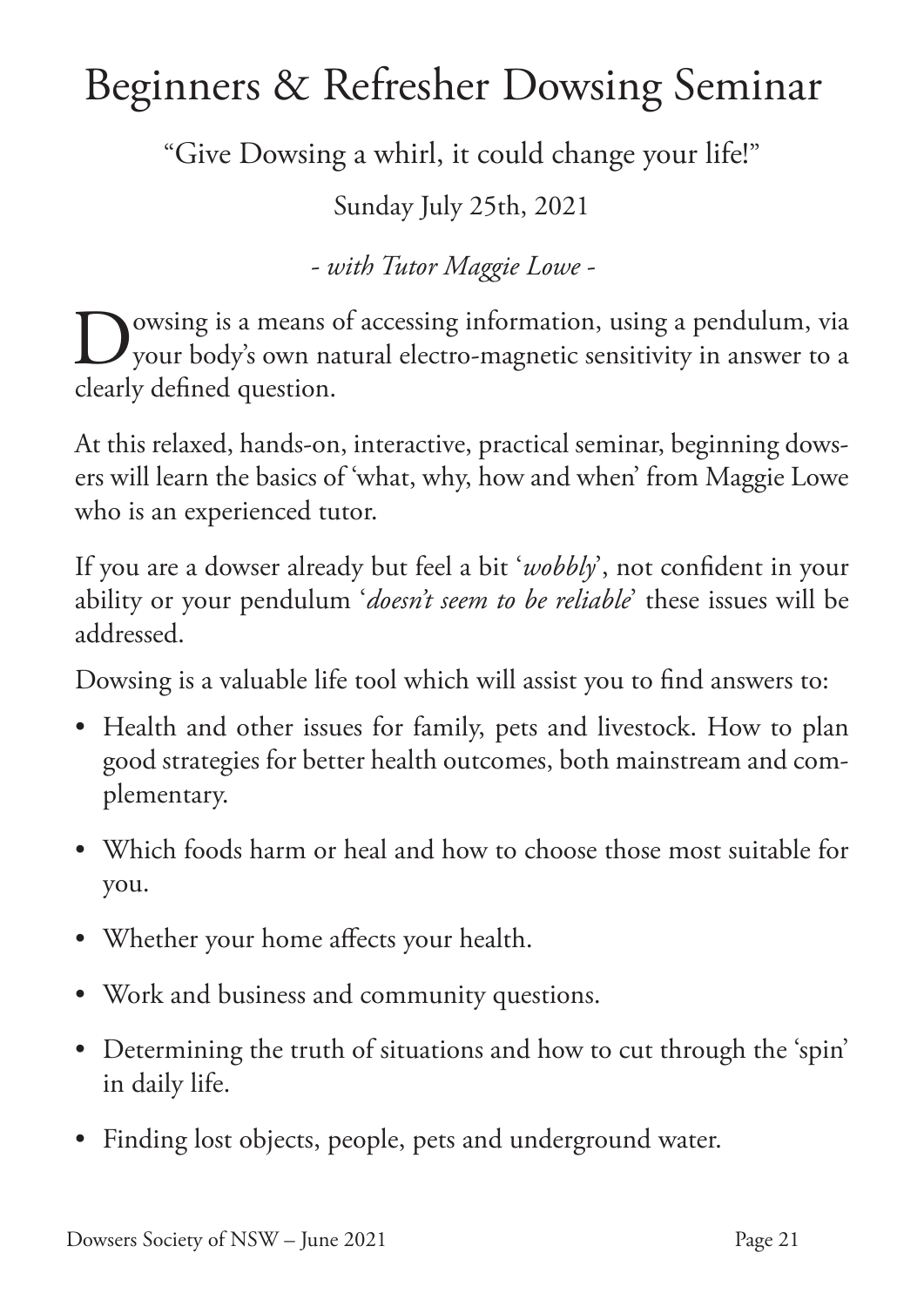- • Life's path questions.
- Be more in tune with nature and save money in your gardening.
- How to use natural energies to enhance your life in ways you never dreamed of!

Learn how to ask the right questions to produce accurate answers, participate in activities to build your dowsing confidence, learn to make and use dowsing charts and experience other tools such as divining rods and bobbers.

You will be shown other aspects of dowsing and the use of natural, subtle energies... for your own investigation later. But the main aim is to learn the basics, so you leave the Seminar as a confident dowser with a smile on your face, your world changed forever.

#### **Give dowsing a whirl, it could change your life!**

#### **What to bring:**

Bring a pendulum, notebook, pen, drinking water, good shoes and jacket (outdoor activity).

#### **Cost:**

The Seminar cost is \$120 for members and \$140 for non-members. Nonmembers will have the opportunity to join the Society on the day at a discounted price.

#### **When:**

The Seminar Registration will begin at 9:00am for a 9:30am start, on Sunday 25th July 2021.

#### **Where:**

Community Hall, 44 Gladesville Road, Hunters Hill, Sydney, NSW, see back of newsletter for directions. (Same room as our monthly meeting.)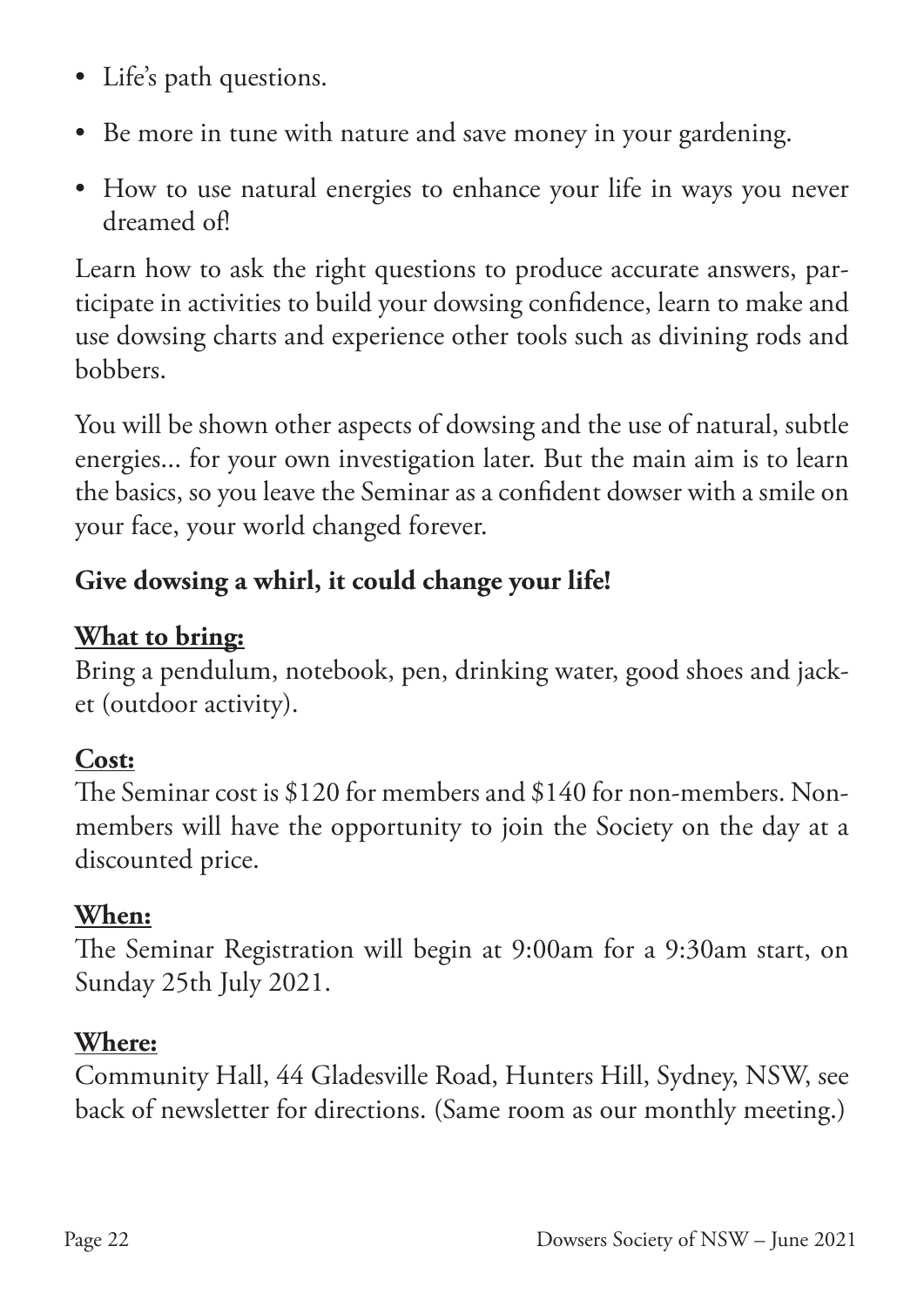|                                              | Beginners & Refresher Dowsing Seminar<br>Dowsing Semin<br>with Tutor Maggie Lowe | <b>Qr</b><br>$\pmb{\mathsf{I}}$ |
|----------------------------------------------|----------------------------------------------------------------------------------|---------------------------------|
|                                              | Registration For                                                                 | ヺ゙                              |
| I would like to register for the Beginners & | on the 25th of July 2021                                                         | Refresher Dowsing Seminar       |
| Title:<br>First name:                        |                                                                                  | Surname:                        |
| Address line 1:                              |                                                                                  |                                 |
| Address line 2:                              |                                                                                  |                                 |
| Suburb:                                      | State:                                                                           | Postcode:                       |
| Telephone:                                   | Mobile:                                                                          |                                 |
| Email:                                       |                                                                                  |                                 |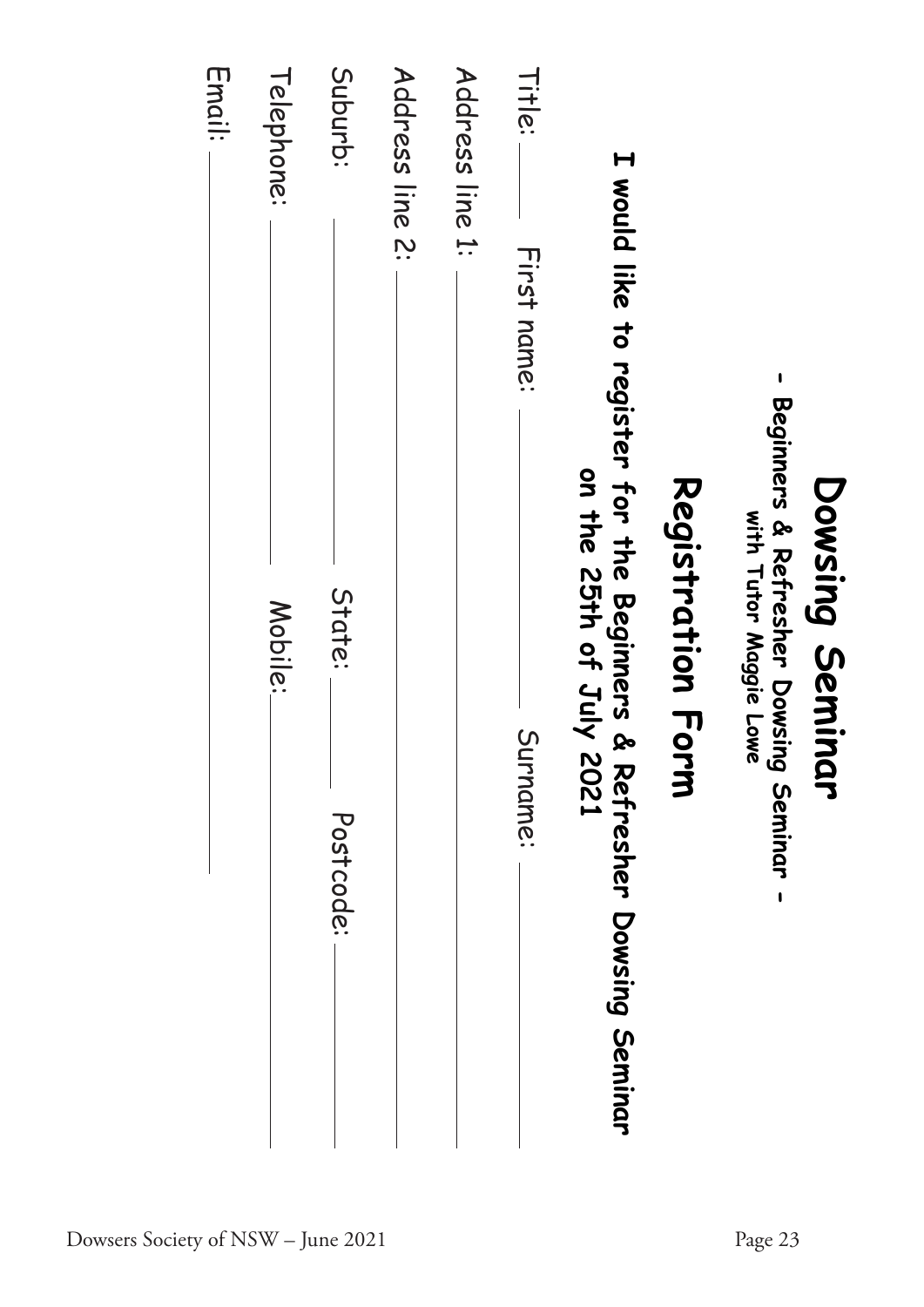| or, I made a direct deposit       |                                                              |                                                                                                      |                                                                                                                                                                   |                                                                  |                         |                          |                                     |                                    |  |
|-----------------------------------|--------------------------------------------------------------|------------------------------------------------------------------------------------------------------|-------------------------------------------------------------------------------------------------------------------------------------------------------------------|------------------------------------------------------------------|-------------------------|--------------------------|-------------------------------------|------------------------------------|--|
| money order for \$                | or \$140 non members<br>20 members<br>$\frac{4}{5}$<br>Cost: | NSW Inc. - BSB: 032298, Account #: 173532,<br>erably make a direct deposit to:<br>Pref<br>Society of | Forward payment with this completed form, or email to:<br><u>Quote Reference: Your name+25JULY2021</u> ,<br>and advise Martine by email of your personal details. | Email: mnegroaaa@gmail.com<br>Tel: 0414 878 214<br>Martine Negro | Please do not send cash | www.dowsingaustralia.com | Please detach this form to register | Cut along dotted line              |  |
| Enclosed is my cheque/<br>Page 24 |                                                              | Dowsers                                                                                              |                                                                                                                                                                   |                                                                  |                         |                          |                                     | Dowsers Society of NSW - June 2021 |  |

I I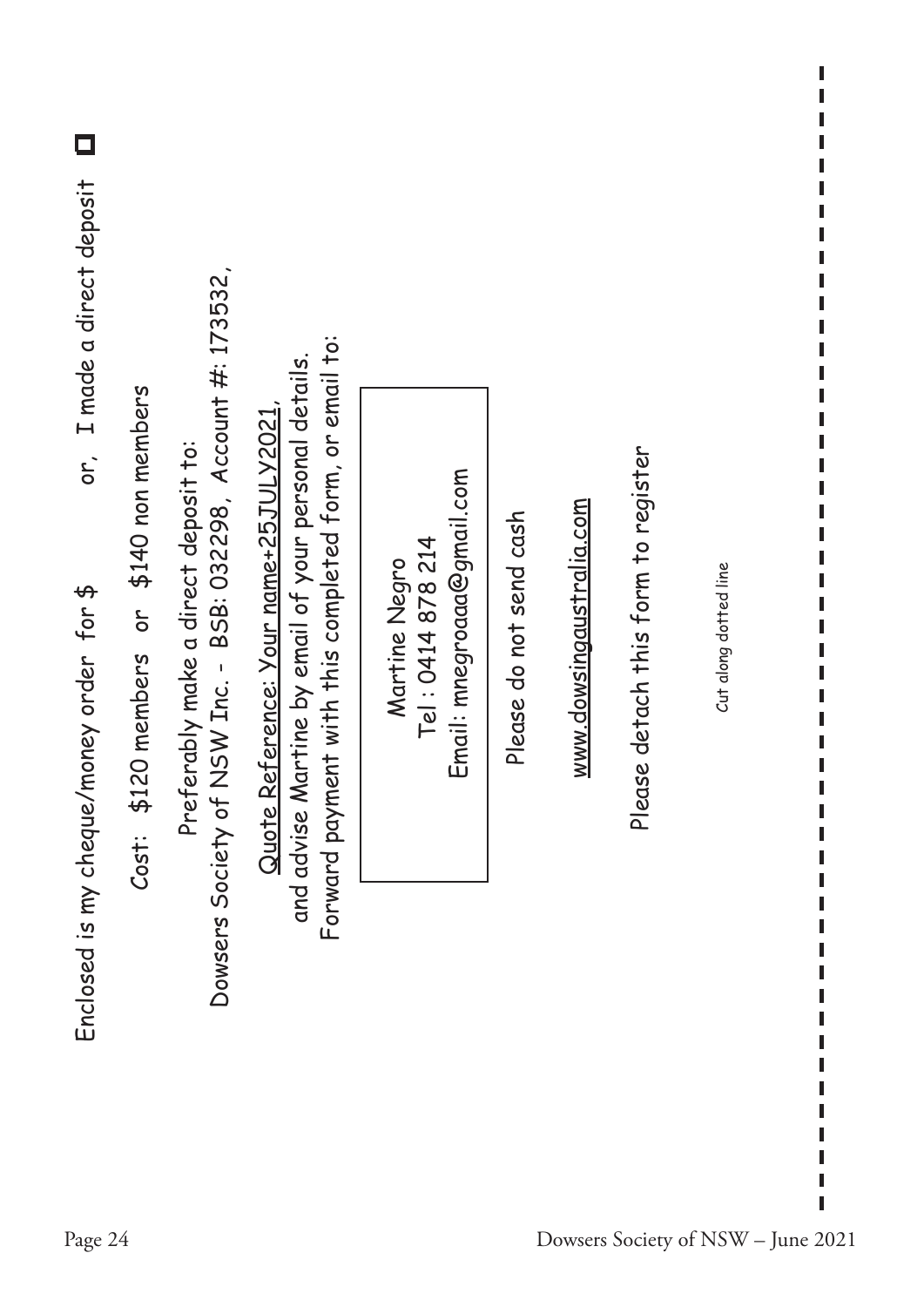

Library News

#### **Book reviews:**

**Techniques That Work for Me**- a Mini-Course in Management of Energy for Improving Your Life by Raymon Grace .

This is a 30 page manual, with a chart and lots of practical tips for everyday living. It is assumed that you have basic knowledge of dowsing.

#### **Foreword by the author:**

The purpose of this manual is to give you the power to manage energy in such a way as to benefit those to whom, or situations at which, you direct it. One point to emphasize is that we do not need complete information to solve a problem.



What we do need is a willingness to do something about it. If we do nothing, nothing will happen. If we do something, something will probably happen. One of my beliefs is that no act of kindness, regardless of how small, is ever wasted. All things are composed of energy, including our thoughts, and future events are composed of thoughts not yet materialized. If we combine our knowledge with that of the Spirit World, and use it properly, we can help change the energy around us and thereby change our future.

At the same time, we contribute to beneficial energy for the change to better conditions on our entire planet. This is simply done using our minds through our thoughts, and most importantly, with intent. Healing, of various kinds, is one goal of this process.

Remember, our catalogue is available online for browsing at your convenience at: https://cloud.collectorz.com/271940/books

*~Helen*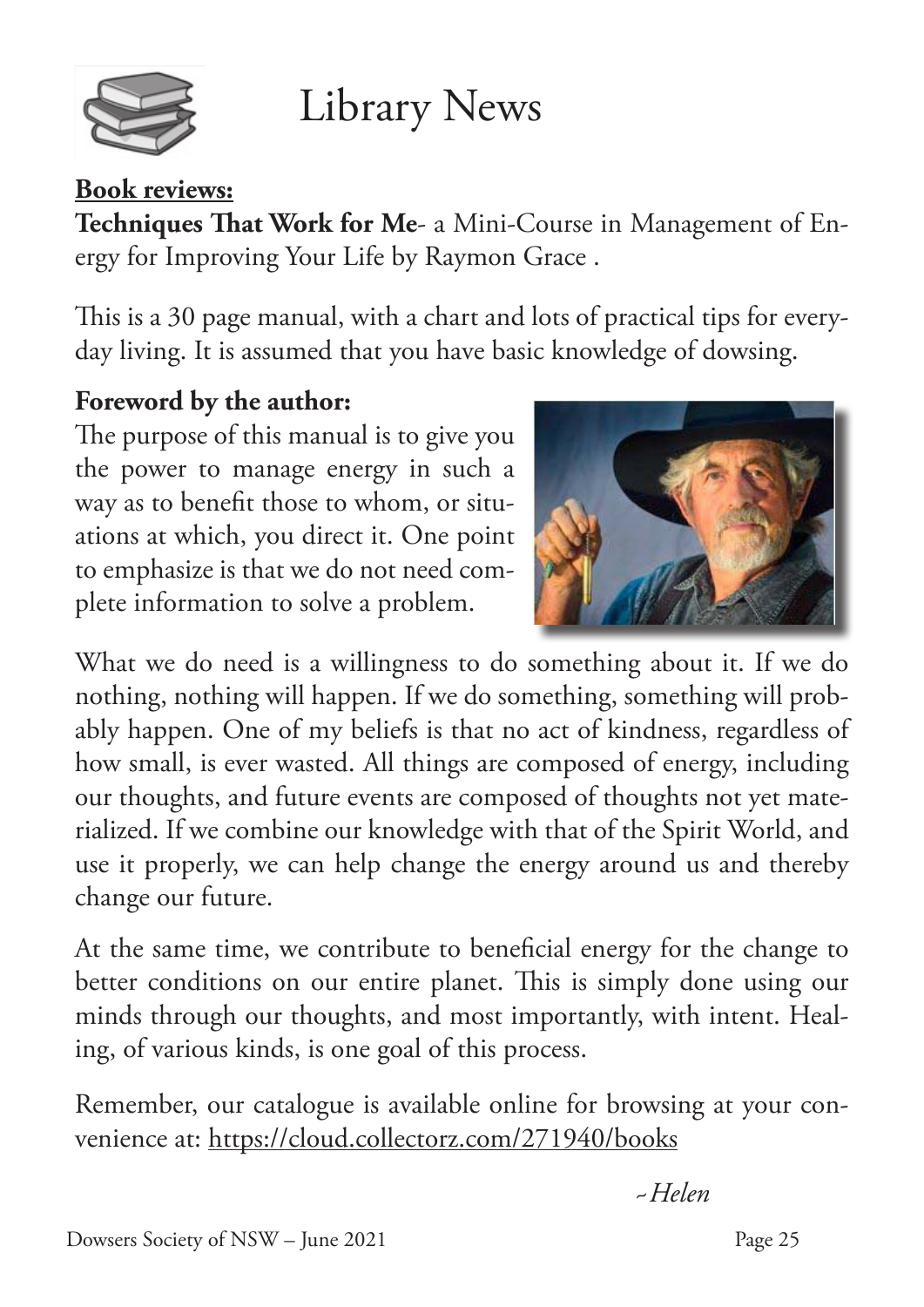## Speaker for July 18th, 2021 Paulien Gort

- How to heal intergenerational trauma -

Family/Systemic Constellations is a  $\mathbf{I}$  fascinating technique developed in Germany by Bert Hellinger, that aims to restore the energetic balance and flow of unconditional love within a family.

It works on a soul level and provides deep transformational healing. We look at the family including the ancestors as a system that can become out of balance when cer-



tain people or events are not seen or acknowledged.

Signs of unbalance are: repeating patterns, unexplainable emotions, carrying a burden, challenging relationships.

Paulien will explain how Family Constellations work and we will do some systemic exercises and maybe a constellation depending on what unfolds.

At the end of the afternoon Paulien will play Alchemy Crystal Bowls for integration.

Paulien Gort is a Family Constellations facilitator and Sound Healer located on the Northern Beaches. She runs regular Family Constellations workshop and Sound Baths.

www.whiteravenhealing.com.au